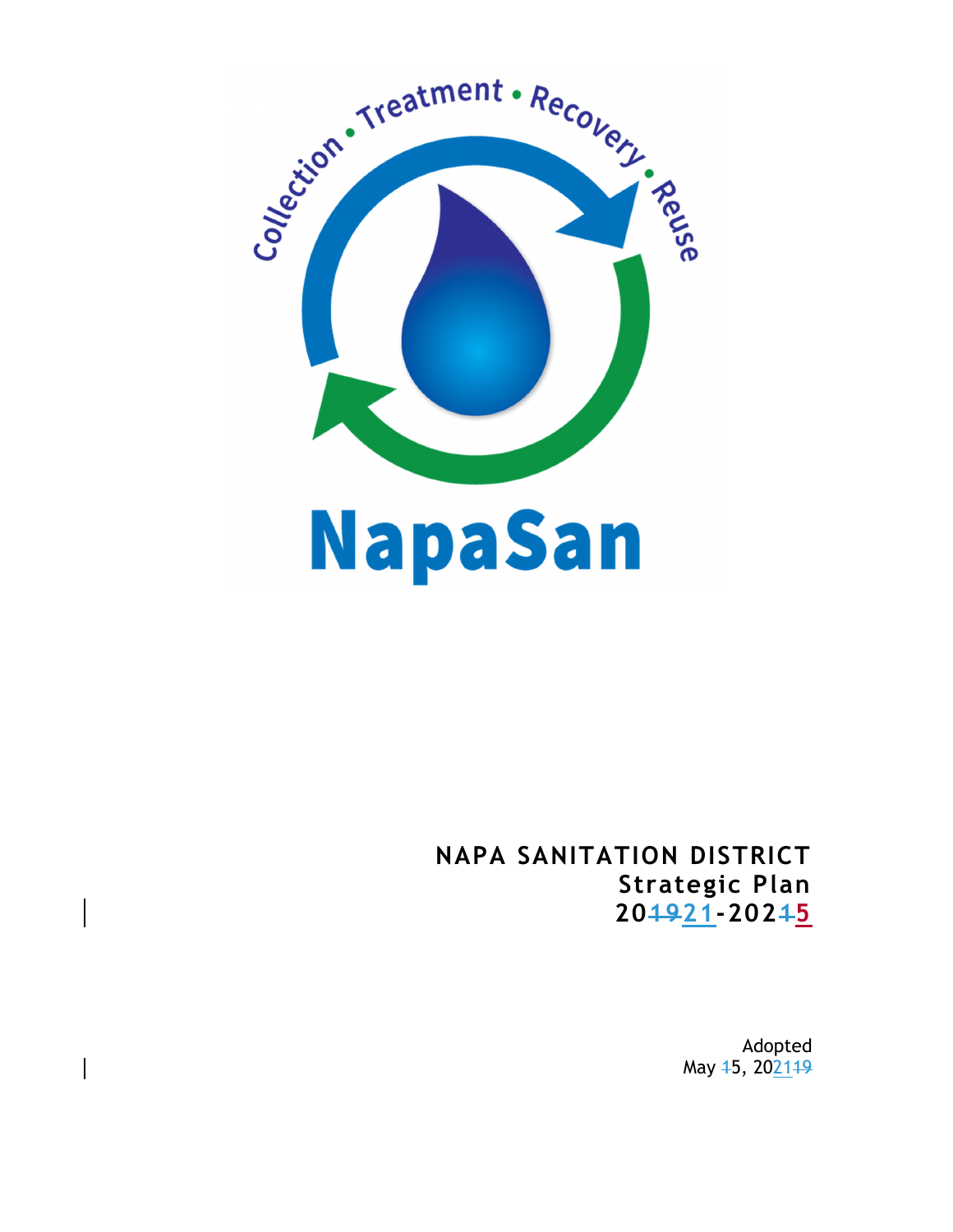## **Napa Sanitation District Strategic Plan Table of Contents**

| $\mathsf{L}$   |                                                                                               |                                         |  |
|----------------|-----------------------------------------------------------------------------------------------|-----------------------------------------|--|
| $\mathbb{I}$ . |                                                                                               |                                         |  |
| III.           |                                                                                               |                                         |  |
| IV.            |                                                                                               |                                         |  |
| V.             |                                                                                               |                                         |  |
|                | Goal One:<br>Goal Two:<br>Goal Three:<br>Goal Four:<br>Goal Five:<br>Goal Six:<br>Goal Seven: | Community Outreach and Communications18 |  |
| VI.            |                                                                                               |                                         |  |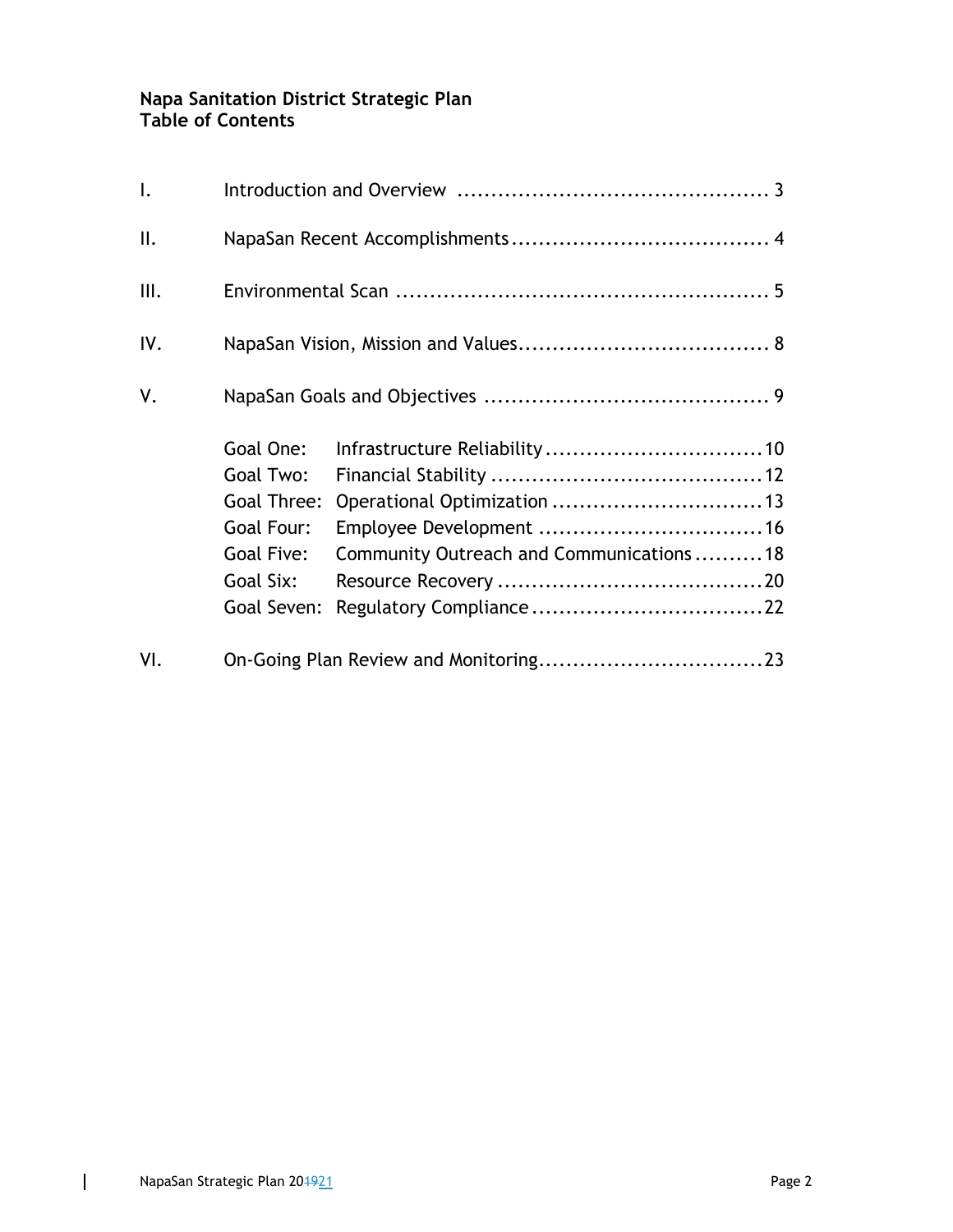## **I. Introduction and Overview**

The purpose of the Strategic Plan is to describe the goals, objectives and priorities of the Napa Sanitation District (NapaSan).

The Strategic Plan reflects the direction, insights and expertise of NapaSan Board of Directors and NapaSan staff.

NapaSan strategic planning began in 2008 with work sessions involving the Board of Directors and Department heads. Subsequent Board of Directors work sessions in March 2011, March 2013, March 2015, March 2017, April 2019 and most recently in April 202149 provided the forum to review and critically evaluate key components of the "Planning Guide" adopted by the Board in 2009, including the environmental scan, the mission and vision statements, strategic goals and objectives, and priority projects and programs. In this 2019 2021 plan update we continue the method of engagement with our staff and other key stakeholders, engaging the support of our outside facilitator Dr. Larry Bienati of the Bienati Consulting Group, Inc.

This document represents the culmination of these planning activities and discussions and provides the overall strategic direction for the Napa Sanitation District.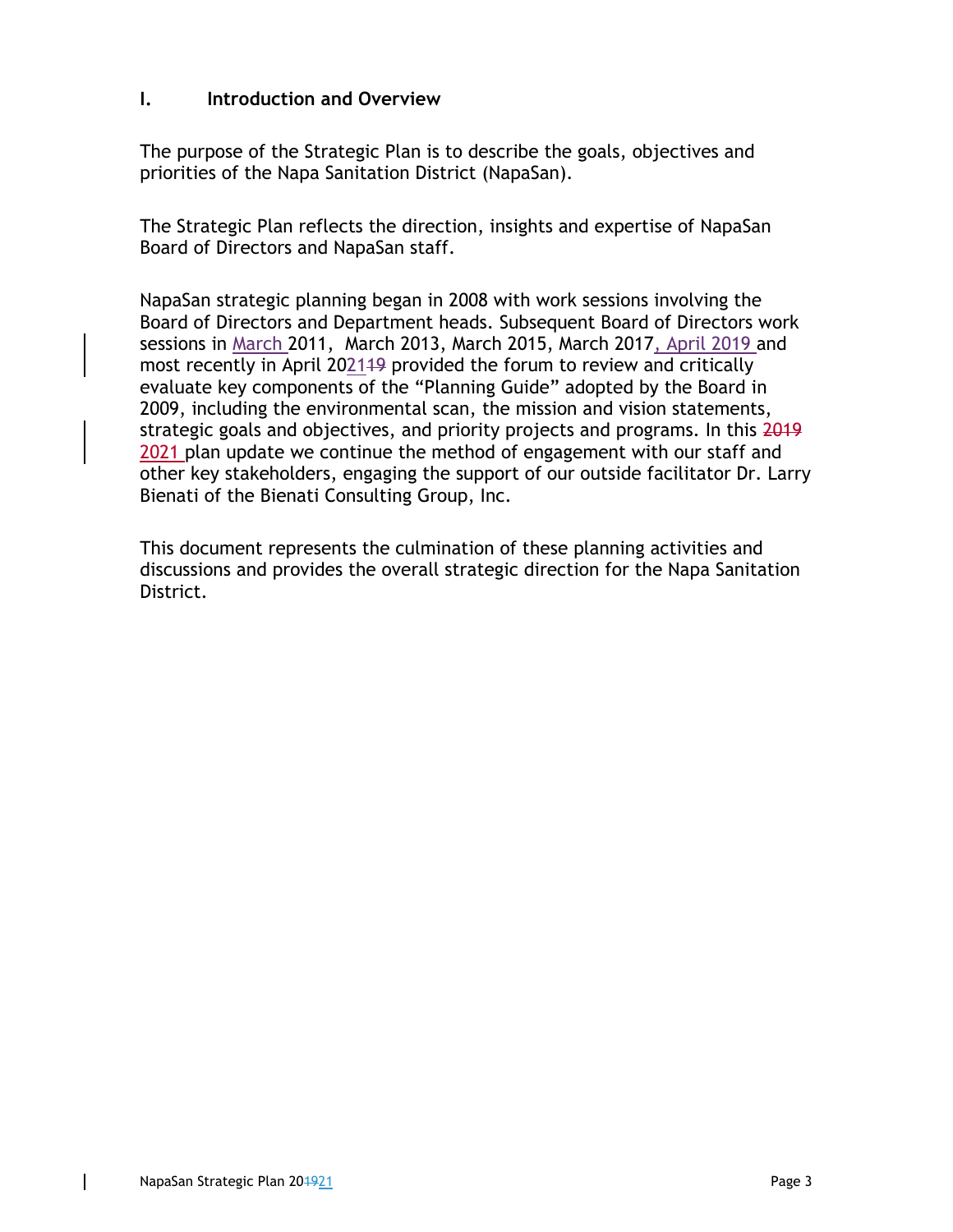## **II. NapaSan Accomplishments from 2017 2019 Strategic Plan**

Since the last update of NapaSan's Strategic Plan in 20172019, NapaSan has made strong progress towards achieving Board priorities. Construction projects are on schedule, policy direction has been provided, and NapaSan remains on solid financial footing. Directors specifically noted accomplishments with recycled water expansion, reduction of Iinflow and Iinfiltration (I&I) in the collection system, improved working conditions, and the success of the internship and volunteer program administration of the communication and outreach program, and completion of the rate study and Prop 218 rate hearing.

Specific achievements during the last two years include:

- **Completion of a number of key projects** identified in the previous NapaSan Strategic Plan including MST recycled water distribution  $expansion truck$  fill station<sub> $\overline{1}$ </sub> and sewer rehabilitation projects to meet the new 2% annual replacement goal, and the beginning of the recycled water fill station project.
- **Completion of a series of programs and activities** also identified in the previous NapaSan Strategic Plan including the finalization of a financing strategy for Browns Valley Road Trunk and West Napa Pump Station projects (pending state approval), implementation of the Communications Plan, executing a lease option agreement for the installation of a floating solar array on Ponds 3 and 4.
- **EXECT:** Completion of the Sewer Service Charge Study SSCS, communication and outreach of the proposed rate modifications, and finalizing the Prop 218 process to modify the rates including implementation of a more equitable rate structure.
- **Initiation of the NPDES permit renewal process with the Regional Water** Quality Control Board including submittal of the application documents.
- The continued implementation of the asset management program including development of the computerized maintenance management system (CMMS) and population of the asset register. The sewer service charge fee methodology study and capacity charge update
- **EXECOMPLERIGHT COMPLETE:** Completion of the SCADA Master Plan and the Collection System Master Plan. The Treatment Plant Master Plan is underway.
- **Increased recycled water distribution to new customers in LCWD and MST.**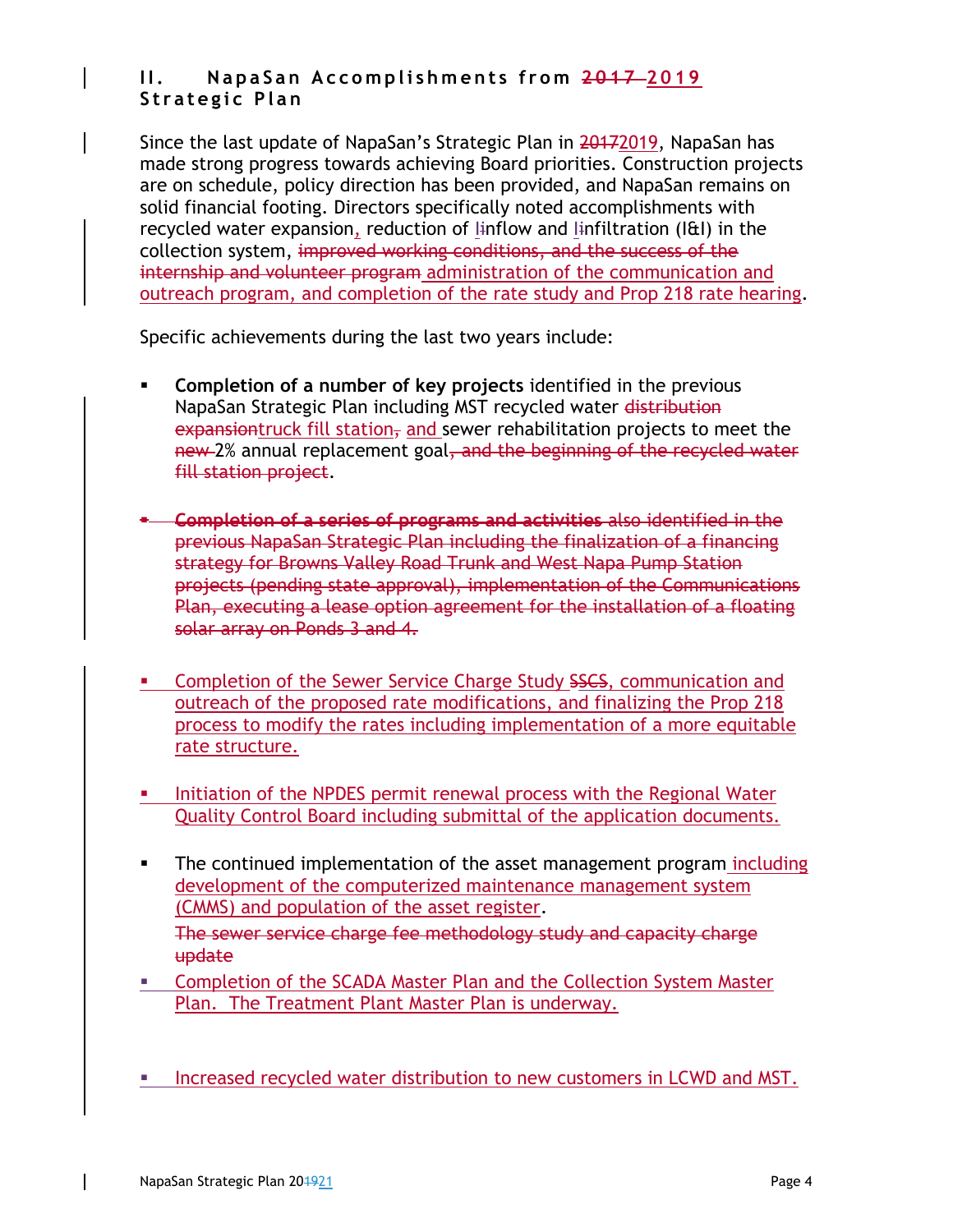- **EXECOLLA** Collaboration with the City of Napa and other Napa County water agencies on the Drought Contingency Plan.
- **Upgrade of Standard and Poors Credit Rating to AA+.**
- Completion of the employee contract negotiations of a four-year contract.

NapaSan staff also noted the improved efficiencies in overall NapaSan operations which were achieved or those which are in-process including:

- **Negotiated Savings in Employee Contracts –** Employee contract negotiations in 2009 and 2014 resulted in systemic reductions in the growth of retirement benefits. NapaSan continued to see benefits the past two years from decisions made in these employee contracts.
- **Construction of the Browns Valley Trunk and West Napa Pump Station projects –** The construction of these key projects started in the spring of 2020 and are expected to be completed in the fall of 2021.
- **Revenues from Land Leases –** The lease of the Somky Ranch and lease of land to Eagle Vines Golf Course has generated significant revenues for NapaSan to fund its Low Income Assistance Program for sewer service charges.

Overall Board and staff members believe that much was accomplished during the last two years in accordance with the priorities set forward in the 2017 2019 NapaSan Strategic Plan. Moreover, in light of the Pandemic challenges that occurred in March 2020, the staff continued to maintain its focus in delivering on our mission in service to our ratepayers.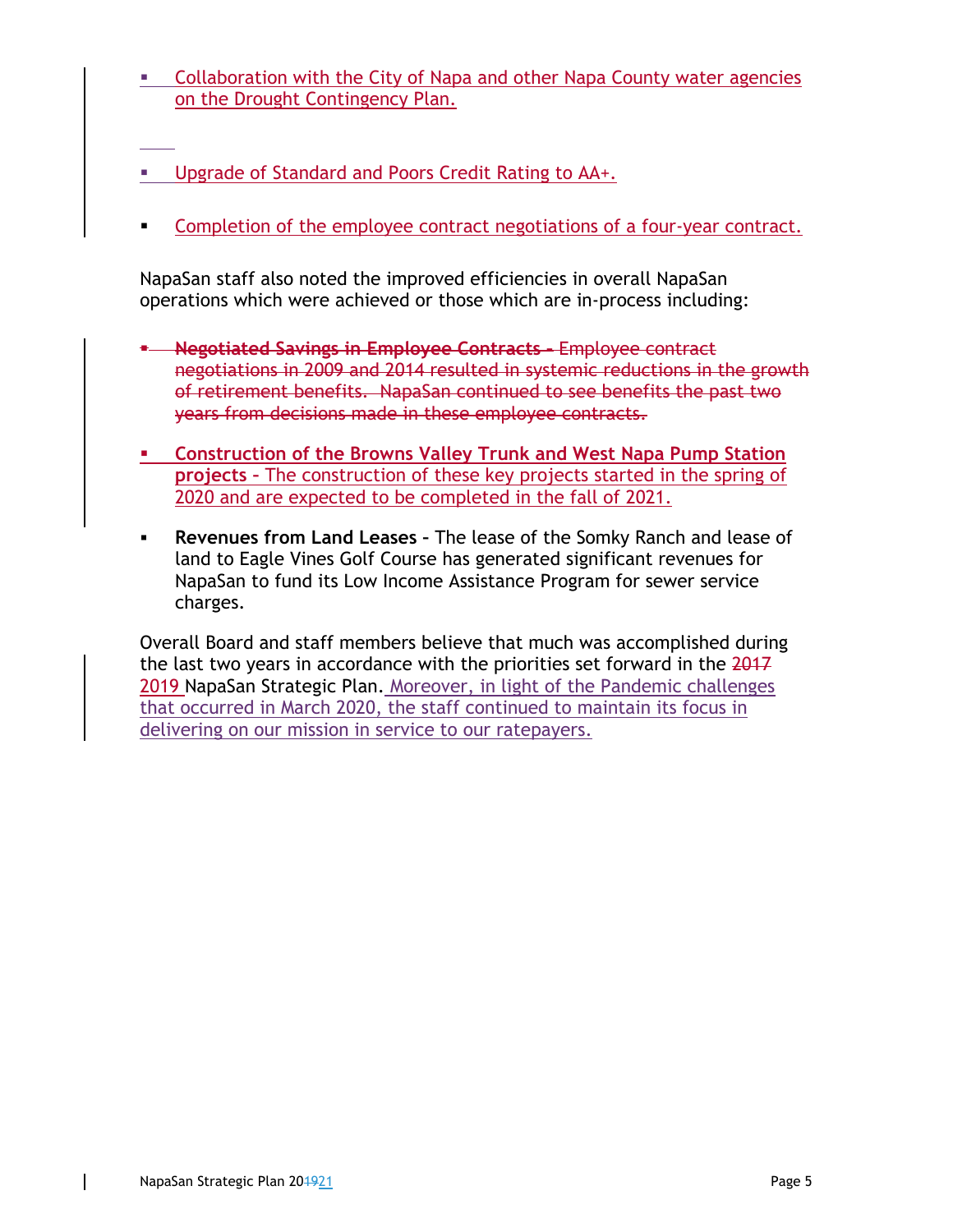## **III.** Environmental Scan

## **CURRENT TRENDS, CHALLENGES AND OPPORTUNITIES**

Board members and other stakeholders identified a myriad of issues, challenges and opportunities facing NapaSan as it looks to the future. This section includes items identified in the course of the Board Strategic Planning sessions since 2011.

## **Wastewater Treatment System**

- Monitoring and addressing new system requirements related to discharge limitations
- Recognizing and understanding treatment plant vulnerabilities, determining the level of acceptable risk and developing contingency plans and appropriate messages and responses
- Maintaining and replacing aging sewer infrastructure Maintaining the high rates of beneficial reuse
- Maintaining compliance with all environmental regulations
- Understanding the potential impact of Constituents of Emerging Concern (CECs), such as endocrine disrupters, on the treatment process and potential regulatory requirements
- **Implementing long-term system master plans**

## **NapaSan Recycled Water Services**

- **Increasing demand for recycled water**
- **Expanding use of recycled water**
- Change in regulatory restrictions
- Evaluating the allocation of water in the recycled water program
- Expanding recycled water delivery in the Milliken-Sarco-Tulocay (MST) and Los Carneros Water District (LCWD) areas

## **Customer Service**

- **Providing excellent, responsive customer service**
- **Providing excellent and timely plan checking services**
- Developing and promoting "business friendly" policies and practices
- Understanding our ongoing role as water "purveyor"

#### **Resource Stewardship and Efficiencies**

- An increasing focus by regulators and customers on water quality and nutrient removal
- Continuing to evaluate opportunities for waste as a resource
- Continuing development of cost-effective energy production
- Maximizing energy efficiency and conservation
- Exploring opportunities to utilize renewable energy sources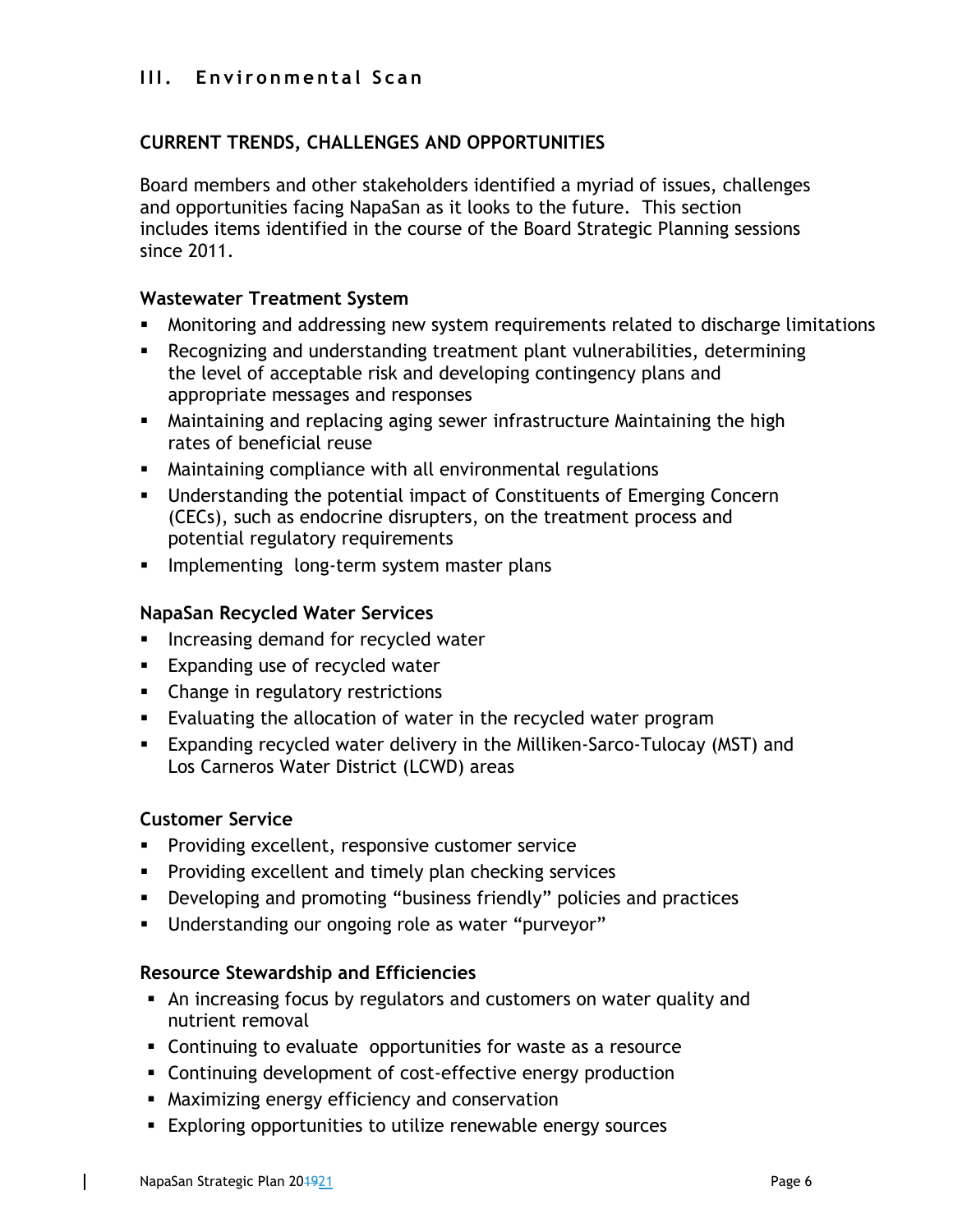## **Facilities and Operations**

- Continuing impact of technology on NapaSan operations and evaluate potential threats cyber-attacks to our systems
- **Enhancing the District's resiliency plan and preparedness**
- Meeting all regulatory standards now and in the future
- Considering the potential impact of rising sea levels on NapaSan operations, such as the impact on pond levees, sewer assets adjacent to the river and creeks, salt water I&I intrusion, and the impacts of drought and larger storm events on the Collection System, treatment process and recycled water quality.

## **Human Resources and Employee Development**

- Expanding the existing succession plan and having the back-up staff and potential new leaders in place who are cross-trained and ready to take on new assignments if necessary
- Attracting and recruiting the right skilled people
- **Maintaining an emphasis on workplace safety**
- Maintaining good labor and management relations

## **Organization, Budget and Finance**

- Maintaining a solid financial footing (currently have a AA+ rating)
- Managing the conflict between political process and financial stability
- Balancing current rates against future needs (affordability issues)
- **Keeping costs under control**
- **IMPLEMENTIME NEW FEST UPS IS EXAMORED FEEDER** implementing new residential search incorportate usage categories (single family residence (SFR), apartment, condo, accessory dwelling units (ADU))
- Assess possibilities for affordable housing assistance
- Analyze long term liabilities for retirement (pension) and medical expenses (OPEB) and implement strategies for managing
- Evaluate and expand existing partnerships with other agencies in areas of capital improvements, education, outreach, operations and administration
- **Setting clear priorities**
- Acquiring the data and information needed to make sound decisions with regard to future capital projects
- Advocating for sound policies at the regional, state and federal levels?

## **Public Engagement, Attitudes and Perception**

- Implementing a proactive approach to community outreach
- Developing key messages for NapaSan and our value proposition in what we do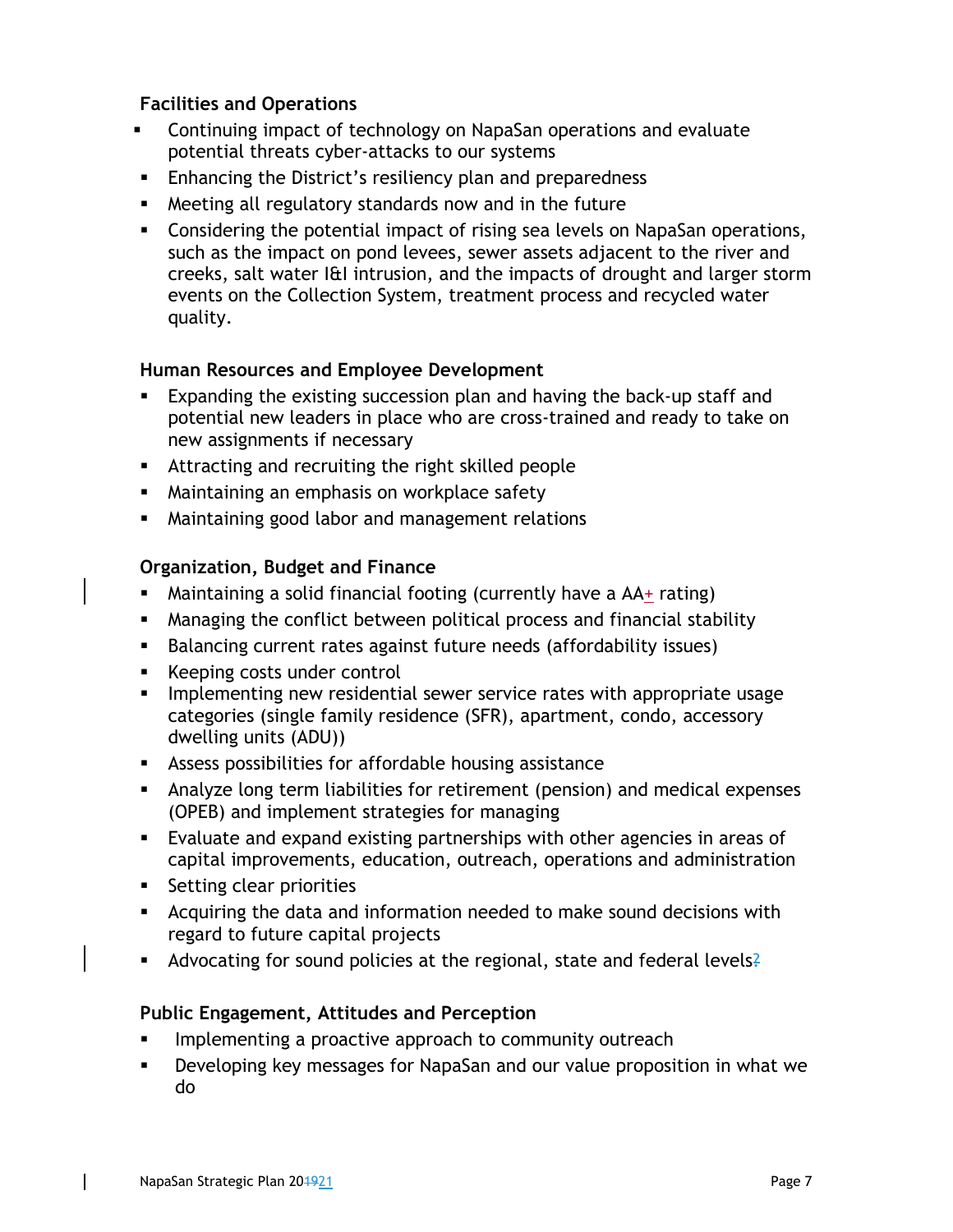- Clearly communicating complex topics including the establishment of service and rate setting
- Continuing need to make all aspects of NapaSan transparent to the public

## **NAPASAN CONSTITUENCIES AND CUSTOMERS**

The Board identified NapaSan's core stakeholders and broadly discussed their importance and the role they play in NapaSan decision-making and operations.

| <b>Stakeholders</b>  | Stakeholder Needs and | <b>Stakeholder</b>                        |
|----------------------|-----------------------|-------------------------------------------|
|                      | <b>Expectations</b>   | <b>Contributions</b>                      |
| A. Regulators        | Regulatory compliance | Regulatory requirements<br>and guidelines |
| <b>B.</b> Ratepayers | Fair, equitable rates | Fees, service level                       |
|                      | and transparency      | requests, public                          |
|                      |                       | meeting comments                          |
| C. Agencies          | Collaboration and     | <b>Technical information</b>              |
|                      | partnership           | and support,                              |
|                      |                       | administrative services                   |
| D. Policy-Makers     | Top performance and   | Policy direction                          |
|                      | transparency          |                                           |
| E. NapaSan Employees | Tools and resources   | Customer service,                         |
|                      |                       | executing on strategic                    |
|                      |                       | plan                                      |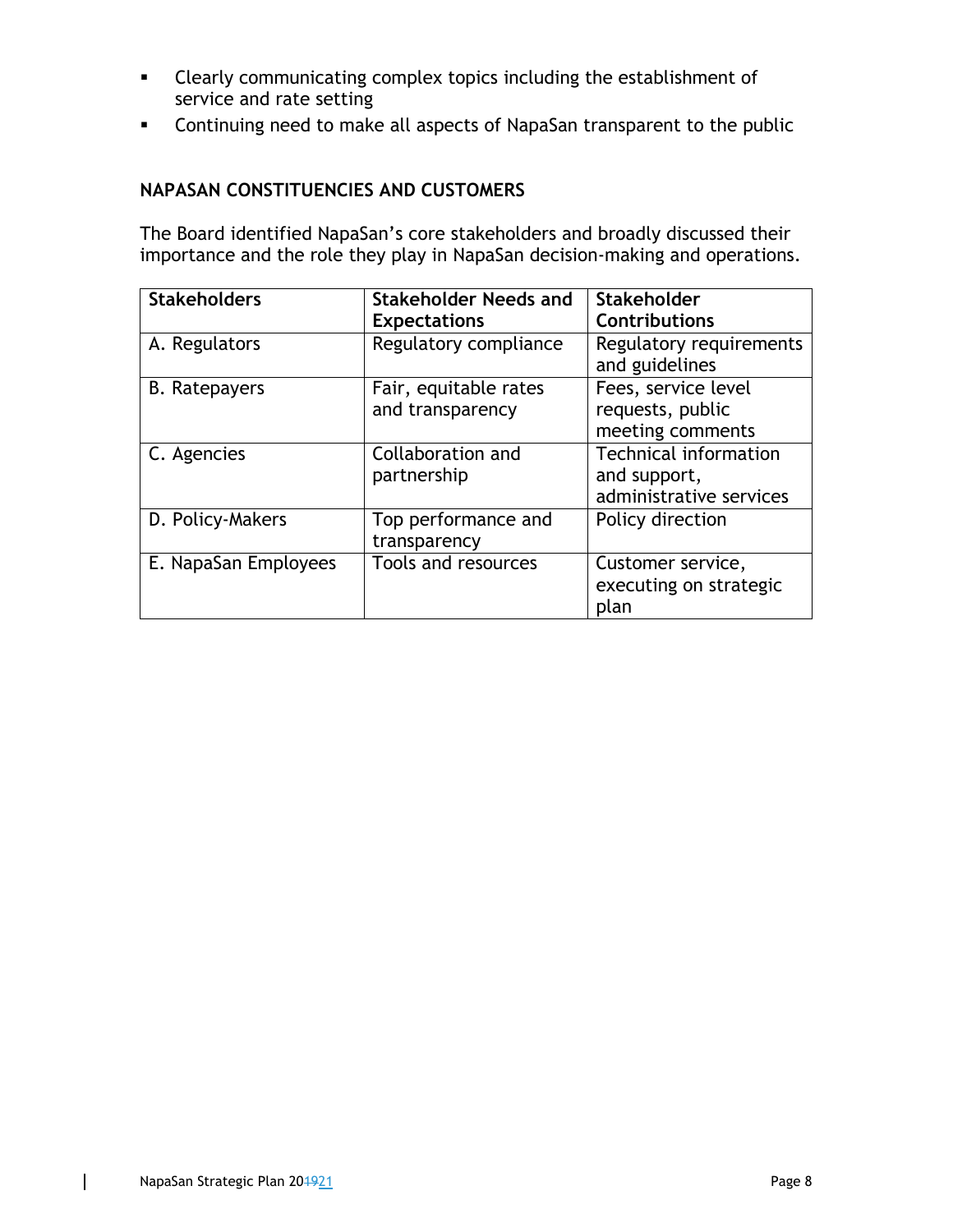## **IV. NapaSan Vision and Mission Statements**

## **Vision Statement**

NapaSan will provide reliable service to its customers in its management of Napa's critical water resources, manage risks intelligently and will remain in full compliance with all applicable regulations while anticipating and preparing for the future.

## **Mission Statement**

The **mission of NapaSan** is to collect, treat, beneficially reuse and dispose of wastewater in an effective and fiscally responsible manner that respects the environment, maintains the public's health and meets or exceeds all local, state and federal regulations.

### **Values**

NapaSan staff and Board members adhere to a set of core values in all aspects of operations:

- Safety
- Fiscal Responsibility
- Manage Risks Intelligently
- Environmental Stewardship
- Quality Customer Service
- Collaboration
- Transparency
- Pragmatism
- Professional Excellence
- Fairness
- Innovation
- Inclusivity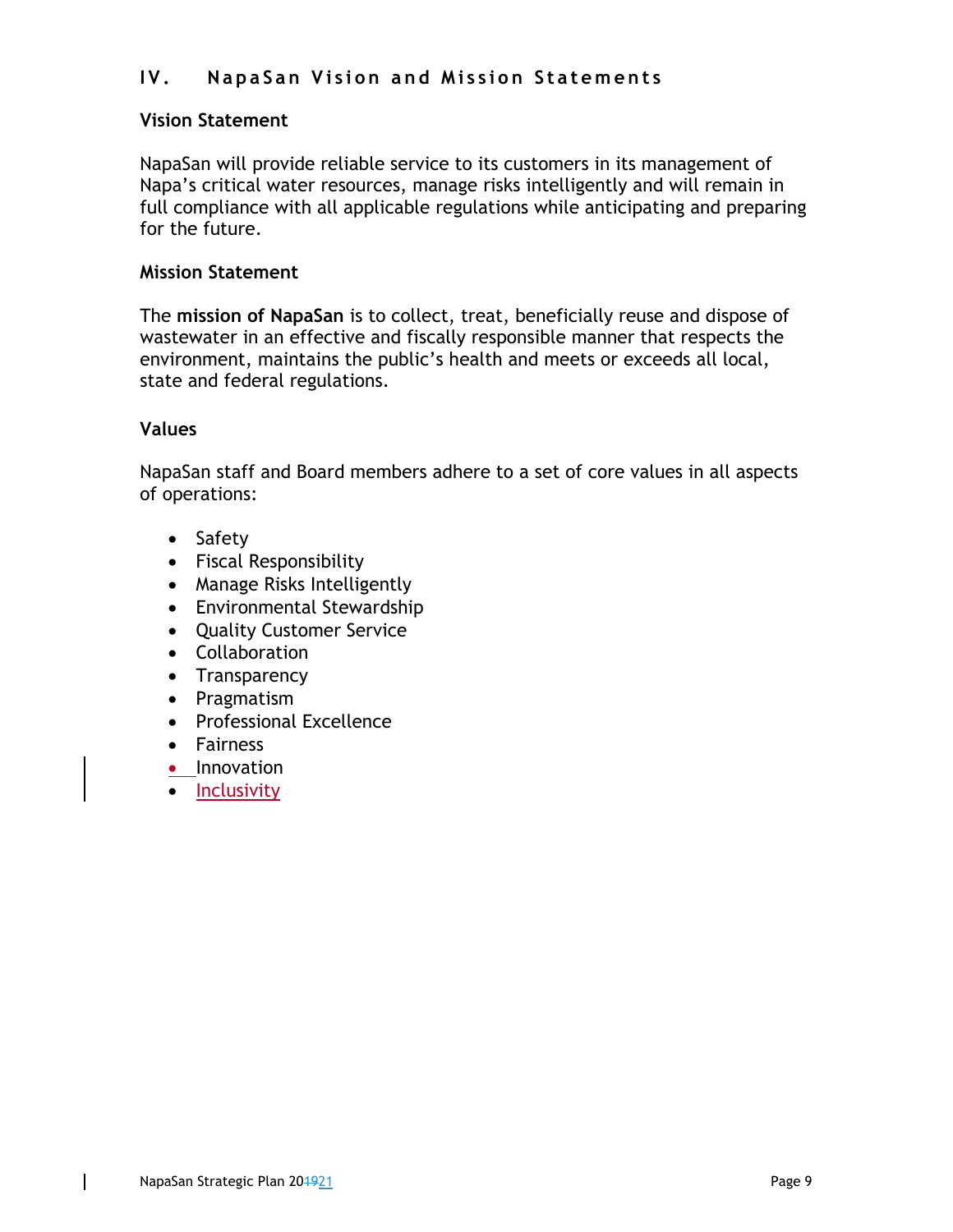## **V. NapaSan Goals and Objectives**

The NapaSan Strategic Plan is organized according to seven major goal areas:

| Goal One:          | Infrastructure Reliability                   |
|--------------------|----------------------------------------------|
| Goal Two:          | <b>Financial Stability</b>                   |
| <b>Goal Three:</b> | Operational Optimization                     |
| Goal Four:         | <b>Employee Development</b>                  |
| <b>Goal Five:</b>  | <b>Community Outreach and Communications</b> |
| Goal Six:          | <b>Resource Recovery</b>                     |
| Goal Seven:        | <b>Regulatory Compliance</b>                 |

The goal areas represent Board members' overall top priorities. Within each goal area, Board members and operational staff identified their top priority strategies and resulting projects and programs which are summarized on the following pages.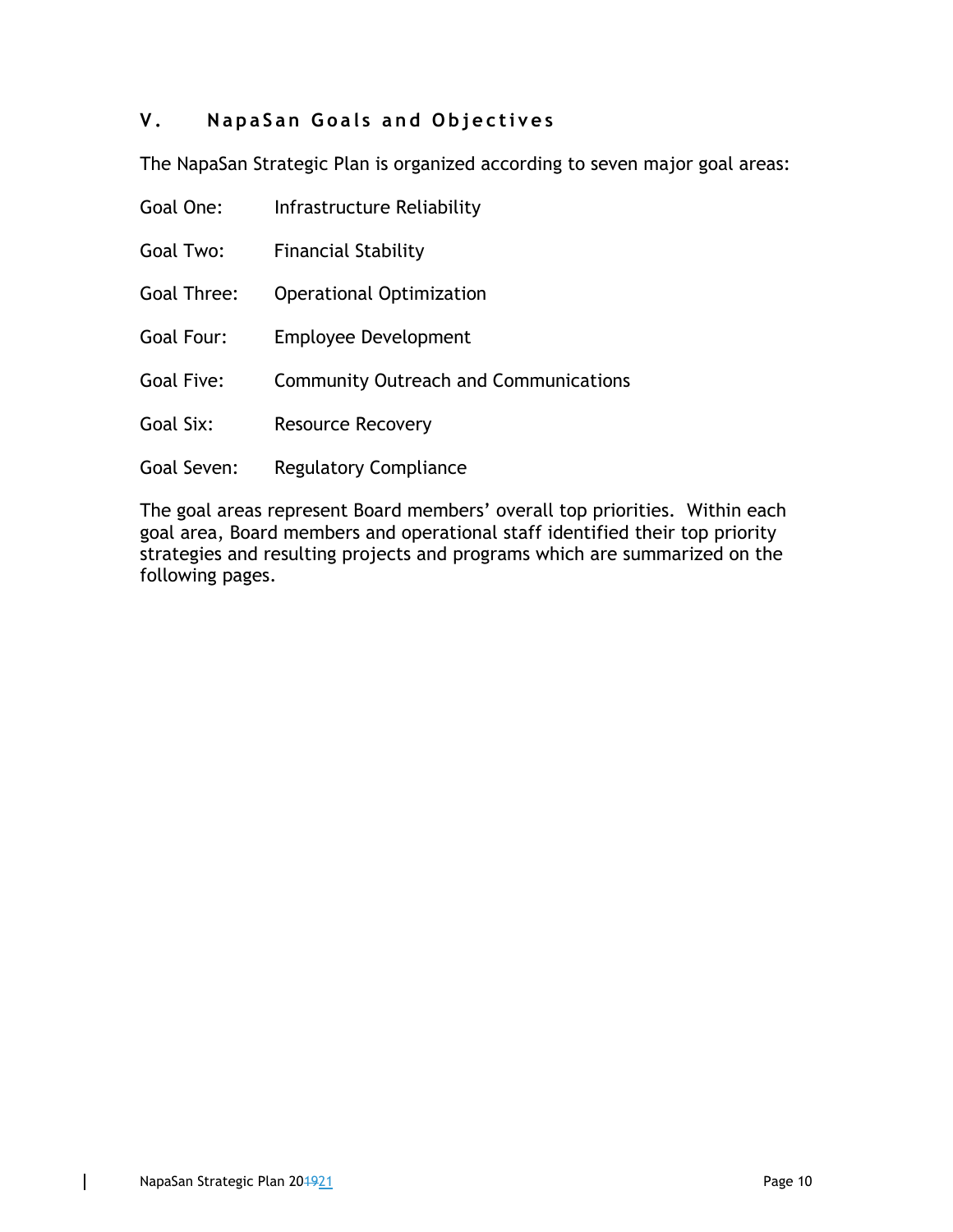## **GOAL ONE: INFRASTRUCTURE RELIABILITY**

## *Build, maintain and operate a cost-effective and reliable wastewater treatment system for the NapaSan service area.*

Systematic replacement of NapaSan's aging infrastructure is priority number one. A long term capital facilities plan is needed, drawing on accurate information about current facility conditions and projections of future service area needs in five, ten or more years from now. NapaSan **must ensure that treatment capacity will be in place to address current and projected future business and residential capacity needs.** 

The District Board established the following key objectives:

### **1A. Strive to replace and rehabilitate at least 2% of sewers annually, and preferably higher, with a focus on reducing Inflow & Infiltration**

Continue recent achievements to average at least 2.0% replacement or rehabilitation of sewers, focusing on those basins with significant inflow and infiltration of stormwater and groundwater, with the desired goal of a higher replacement rate if possible. Consider condition of pipe, risk analysis, road paving schedules, and salinity of infiltration (for chlorides issue) as additional factors in prioritization.

#### Timeframe:

Staff will report to the Board at the end of each year's replacement and rehabilitation project on progress toward the 2% goal. Staff will report annually, by September 30th of each year, on the  $I \oplus I$  flow monitoring results.

## **1B. Continue to Implement an the Asset Management program**

Asset Management will help NapaSan to be proactive in addressing the management of its collection system, plant and recycled water infrastructure. It will result in better prioritization of projects and reduced costs by predicting the most cost effective timing for asset maintenance, renewal and replacement.

#### Timeframe:

Present an updated strategy and plan for Board consideration and approval by June 30, 2019. Complete implementation of Phase 1 CMMS software installation by converting existing data to GIS-compatible data, migrating the existing databases into the new system, and testing and auditing the data by June 2020. Annually Uupdate the Board on the status of Asset Management implementation, progress of the program, and confirmation of strategic direction by December 31, 2020 August 31 of each year.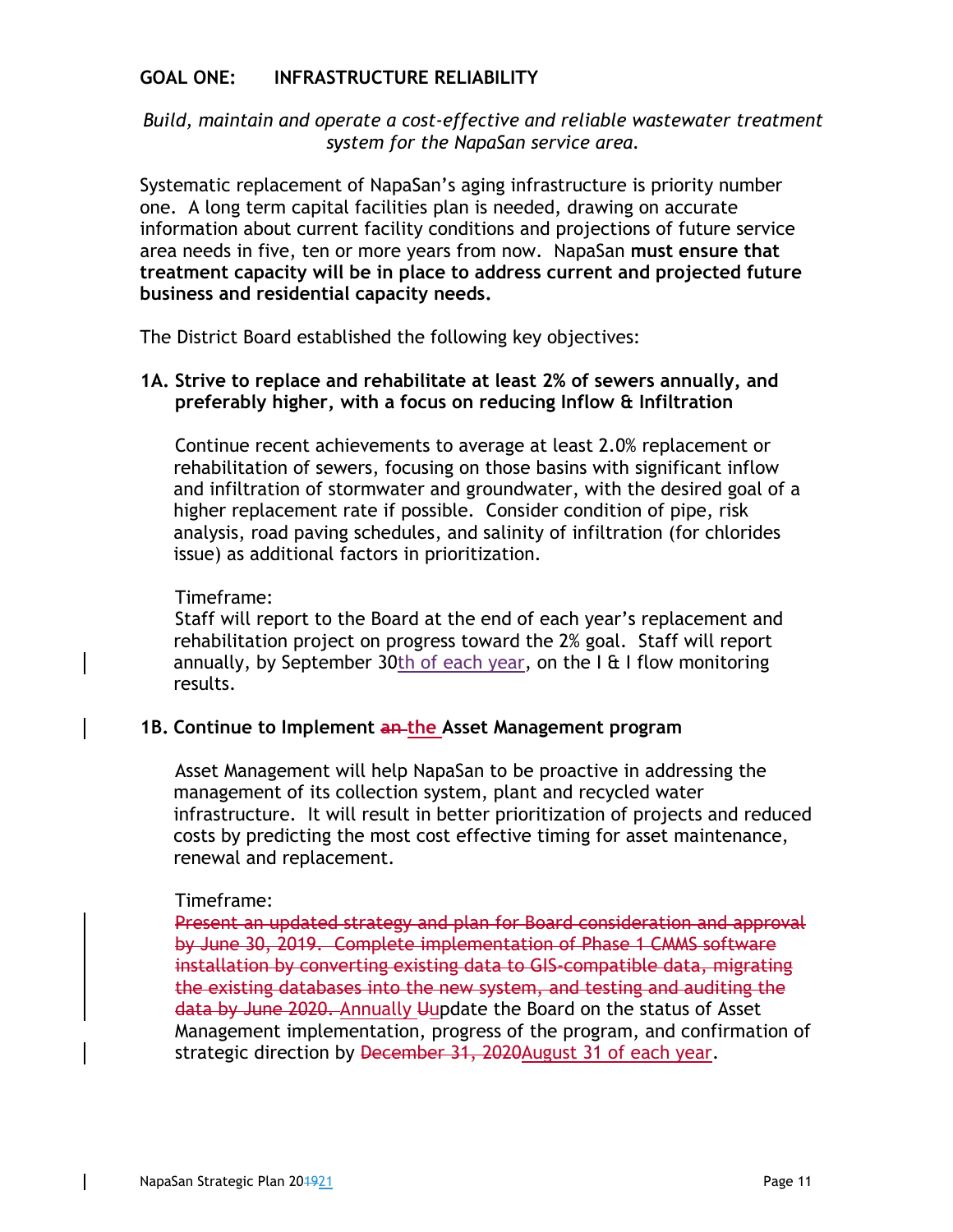## **1C. Design andComplete construction of the Browns Valley Road InterceptorTrunk and replacement of the West Napa Pump Station projects**

This is a significant project in the 10-year Capital Improvement Plan.

Timeframe:

Begin construction by May 2020, withConstruction completion anticipated in early spring 2022December 2021.

#### **1D. Update the Collection System Master Plan, Treatment Plant Master Plan and SCADA System Master Plan**

The current Collection System Master Plan (CSMP) was completed in 2007. With the completion of several I&I sewer rehabilitation projects and postconstruction flow monitoring data, the Master Plan should be updated to incorporate the results. Once the CSMP is complete and projected flow and loading data is understood, theThe Treatment Plant Master Plan (TPMP) analysis started in 2020 and willshould be updated to align with the CSMP recently completed Collection System Master Plan and address both capacity issues and anticipated changes in the regulatory environment.

Concurrently, the master plan for the SCADA system, which allows for automation of treatment plant and pump station activities, should be updated to address any deficiencies in resiliency, reliability and security.

Timeframe: Complete CSMP by June 30, 2020. Begin Complete TPMP before by August 1, 2020, with completion by June 30, 2022March 31, 2022. Complete SCADA System Master Plan by June 30, 2020.

## **1E. Study whether to implement a Private Lateral Program**

Study the benefits to NapaSan of developing a private lateral program for the reduction of inflow and infiltration (I&I). Complete pilot projects with flow monitoring following in the winter months. Then develop policy options for Board consideration.

## Timeframe:

First three four pilot projects are completed, with flow monitoring results for the first twothree. Complete flow monitoring for third fourth pilot by September 30, 20192022. Complete fourth fifth and fifth sixth pilot projects in summer 2019-2022 and summer 20202023, with flow monitoring completed spring 20212024. Develop policy options, including cost analysis and program design options, for Board consideration by December 31, 20212024.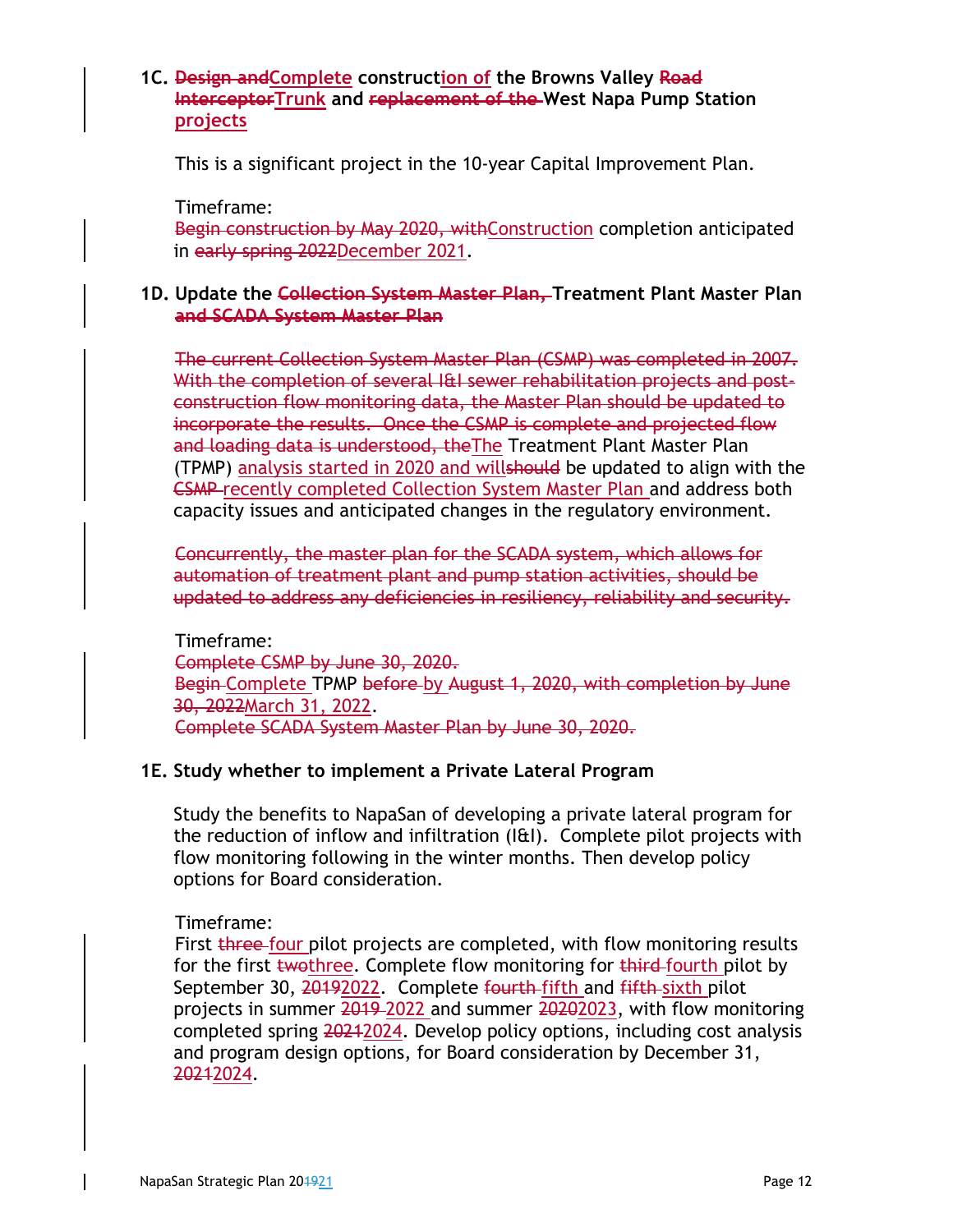## **1F. Rehabilitation of the 66-inch Trunk Main**

This is a significant project in the 10-year Capital Improvement Program. Construction of the first phase of the project (Kaiser Road to IPS) is expected to be completed in 2021. Staff will continue to evaluate the condition of existing pipe within the second phase of the project (Imola Ave to Kaiser Road) and schedule design and construction when needed. The second phase is outside the timeline of this four-year Strategic Plan.

Timeframe:

Complete construction of the first phase of the project (Kaiser Road to IPS) by December 31, 2021.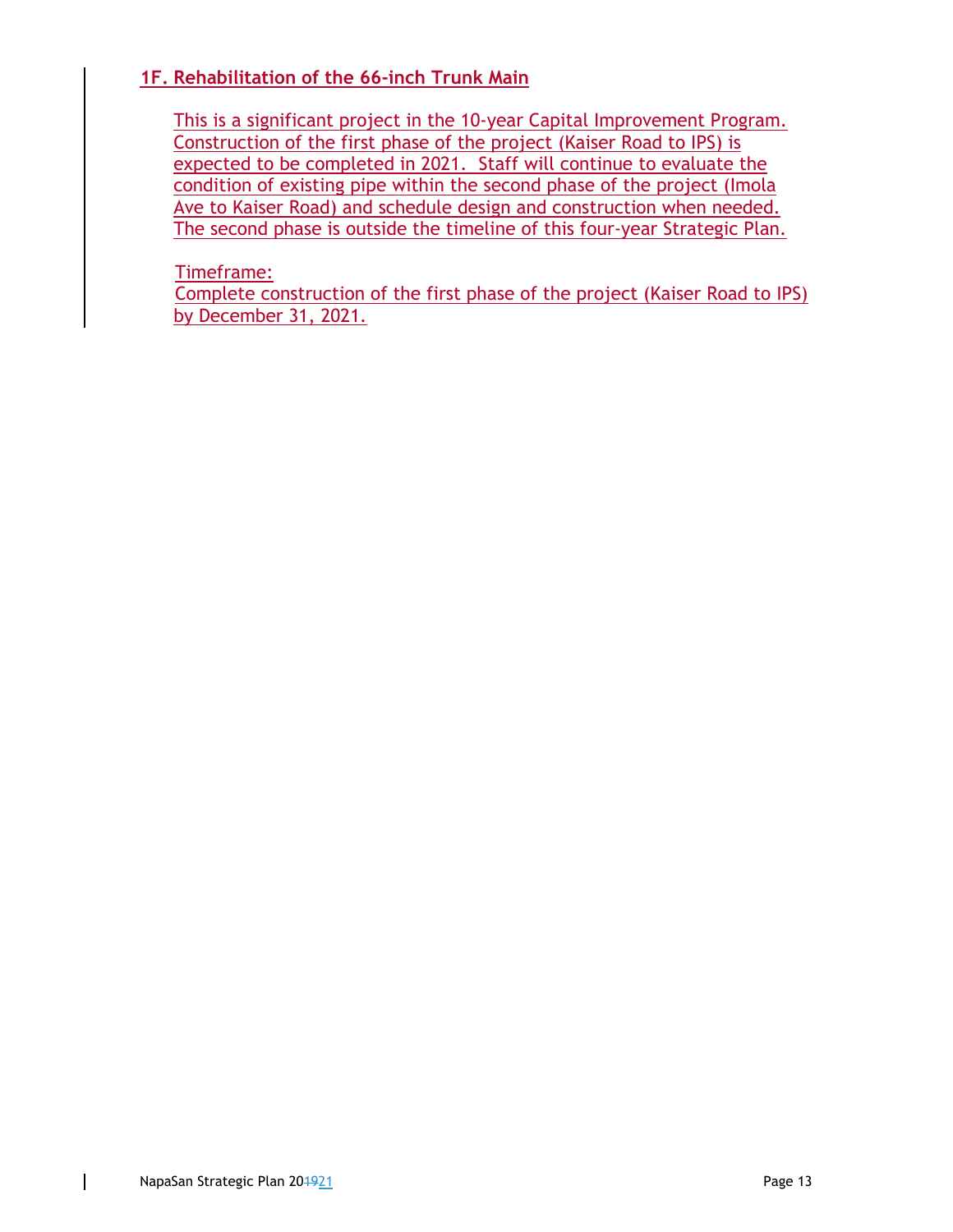## **GOAL TWO: FINANCIAL STABILITY**

*Ensure adequate fiscal resources to fulfill NapaSan's mission.* 

The District Board has a fiduciary responsibility to ensure that adequate financial resources are in place to operate NapaSan and carry out its mission, and that those resources are used efficiently.

The District Board established the following key objectives:

## **2A. Update NapaSan's Sewer Service Charge Rate Study in anticipation of the Prop 218 Hearing and Rate Setting Process in Spring 20212026.**

The study should update evaluate the current model for domestic, commercial and industrial sewer service charges, and make recommendations regarding the rate structure, cost of service and calculated rates based on the current level of service, as articulated in the Ten-Year Financial Plan and Ten-Year Capital Improvement Plan.

The study should have significant and meaningful public outreach and stakeholder input built into the information gathering and policy option development process.

#### Timeframe:

Present scope of work for the study and associated outreach campaign to the Board by June 30, 2020December 31, 2024. Completion of the study and associated outreach prior to the Prop. 218 hearing in March 20242026.

### **2B. Continue efforts to develop non-rate/non-fee revenues through the development of land leases.**

 NapaSan owns properties that are currently being leased and/or are available for non-district usage for revenue generation. The Board has provided direction to staff on strategies to convert these properties into revenue streams. Staff will implement the direction provided by the Board.

#### Timeframe:

Ongoing. Discussions with Lands Committee and/or Board of Directors on progress, as appropriate.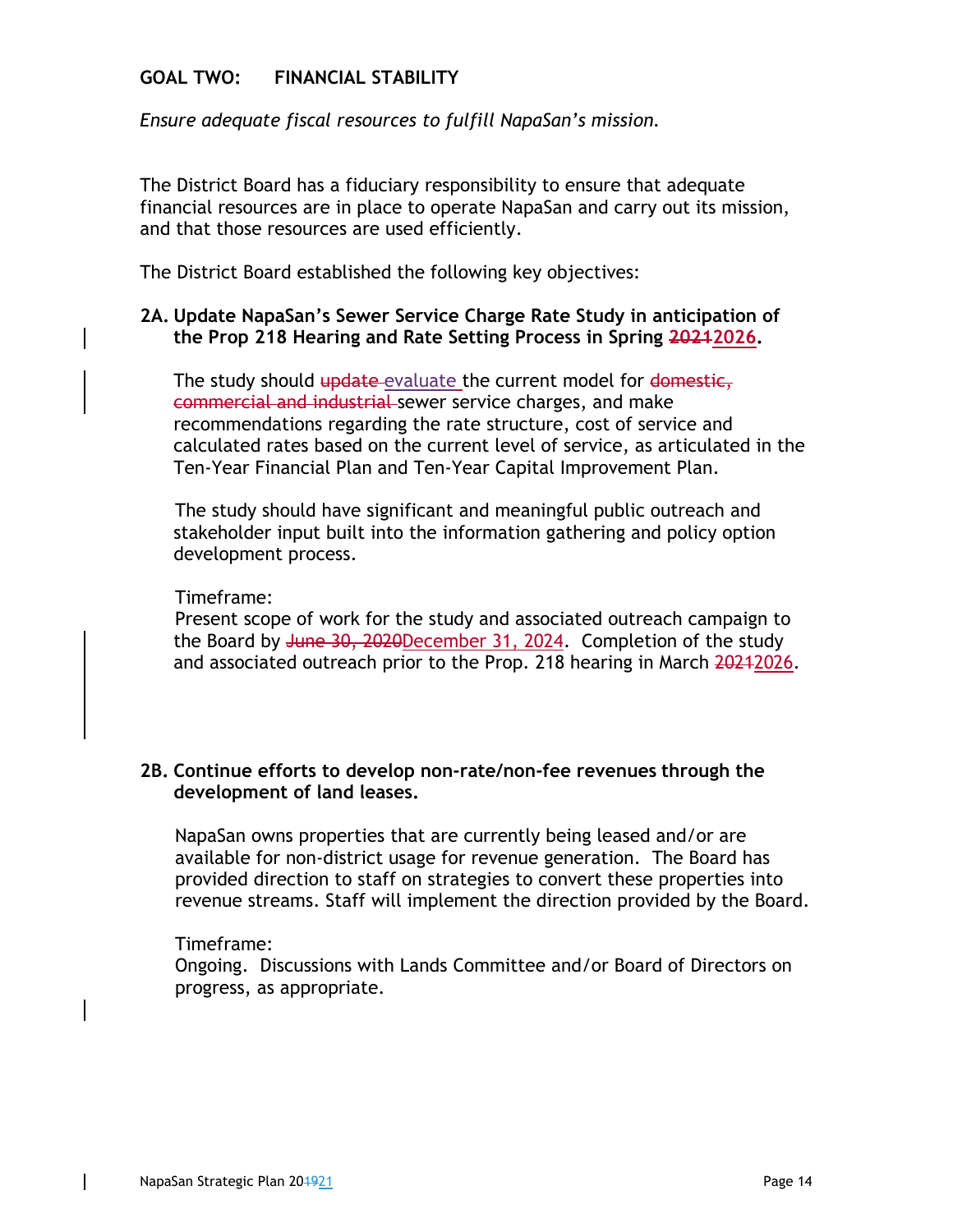## **GOAL THREE: OPERATIONAL OPTIMIZATION**

*Implement and maintain effective and efficient operational practices.* 

The District Board wants to operate NapaSan at or above best practices, utilizing proven technology. Customers, ratepayers and internal staff all deserve high quality service through efficient use of our resources.

The District Board established the following key objectives:

### **3A. Continue to work with local partners on projects or programs that result in efficiencies and cost savings for our ratepayers and the populations community we serve.**

NapaSan currently outsources administrative services to Napa County, including Accounting (payroll, accounts payable, accounts receivable, general ledger, software maintenance), Human Resources (benefits administration, HRIS), Information Technology (desktop, network, database management, printer servers, website), and Treasury (property assessment collection, cash investment, banking).

NapaSan also successfully partners with the County and with the City of Napa on many different projects and programs. These include coordination of projects with road paving schedules, combined capital projects, combined outreach and educational programs, integrated emergency management, and others.

Direction is to continue to partner in ways that reduce costs, increase efficiencies, or enhance services to the public.

#### Timeframe:

This is a continuous process improvement goal expected to continue beyond the timeframe of this strategic plan. Staff will report to the Board in the Quarterly Reports on activities and accomplishments under this objective.

#### **3B. Evaluate and recommend ways to reduce energy and chemistry consumption in treatment process and collection system.**

Chemistry and energy are the largest "consumables" in the operating budget, making up about 3431.4% of the total Services and Supplies budget and 1212.3.% of the overall operating budget.

#### Timeframe:

This evaluation will be completed by NapaSan staff. Update the Board on efforts made to date and provide options for future reductions by December 31, 2019.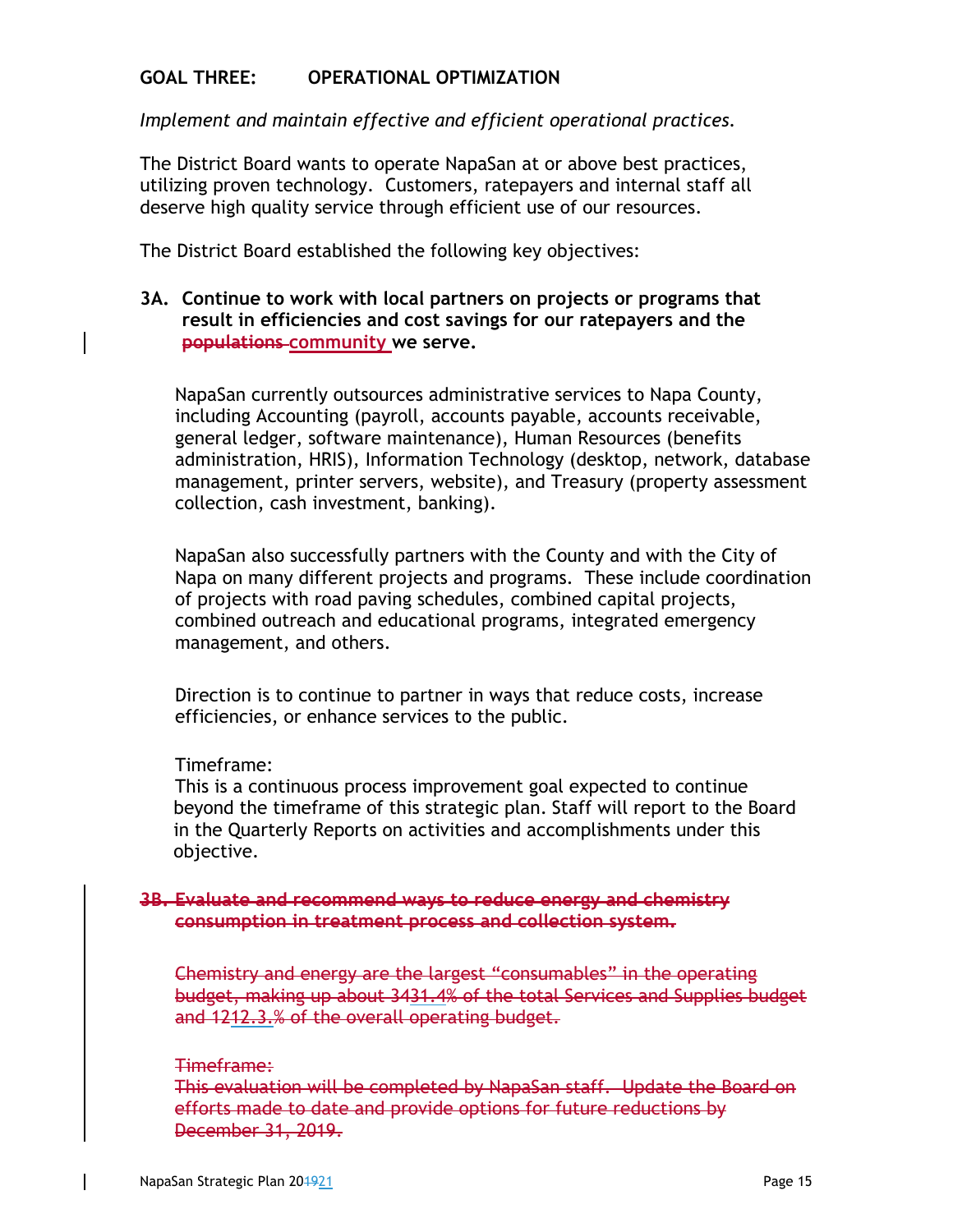## **3C3B. Enhance NapaSan's plans and training associated with resiliency, disaster mitigation and disaster recovery**

NapaSan should continue to improve the operational resiliency of the system, particularly in the treatment plant. Focus on continuity of service provision during and after emergencies and/or disaster events. This includes integration of these concepts into the SCADA Master Plan (Objective 1D)implementation of SCADA projects, coordination of NapaSan's emergency communications system with the city and county's emergency management system, participate participation as an active partner in the County's Hazard Mitigation Plan, and participation in specific trainings on the activation of these plans.

#### Timeframe:

Complete installation of emergency radio system by June 30, 2019. Continue to integrate into County's Hazard Mitigation planning efforts, expected to be completed by September 30, 2019. Develop resiliency plan for SCADA as part of Objective 1D SCADA Master Plan. Ongoing training. Ongoing coordination with Napa County emergency planning team.

## **3D3C. Evaluate and plan forstudy the potential impacts of sea/river level rise, prolonged drought and increased winter storm intensity to NapaSan's current and future operations.**

Increases to the river level could have significant impacts to NapaSan's ability to hold and treat wastewater in its pond system and throughout the treatment plant. Drought and increased storm intensity also can significantly impact the collection system, the treatment plant, and the demand/supply/quality of recycled water.

Staff should engage with regional groups and partners to learn about the specific impacts that NapaSan could experience in the future, learn "best practices" from other agencies addressing the same issues, and participate in plans that can help develop future mitigation strategies.

Activities include partnering with the City of Napa on the Drought Contingency Plan and joining other continuing participation in regional partnerships such as the Bay Area Climate Adaptation Network (BayCAN), as appropriate.

NapaSan should conduct a study to evaluate the impacts of climate change on operations, programs, and facilities.

#### Timeframe:

This is a continuous objective expected to continue beyond the timeframe of this strategic plan. Staff will report to the Board on the progress, findings and outcome of the Drought Contingency Plan as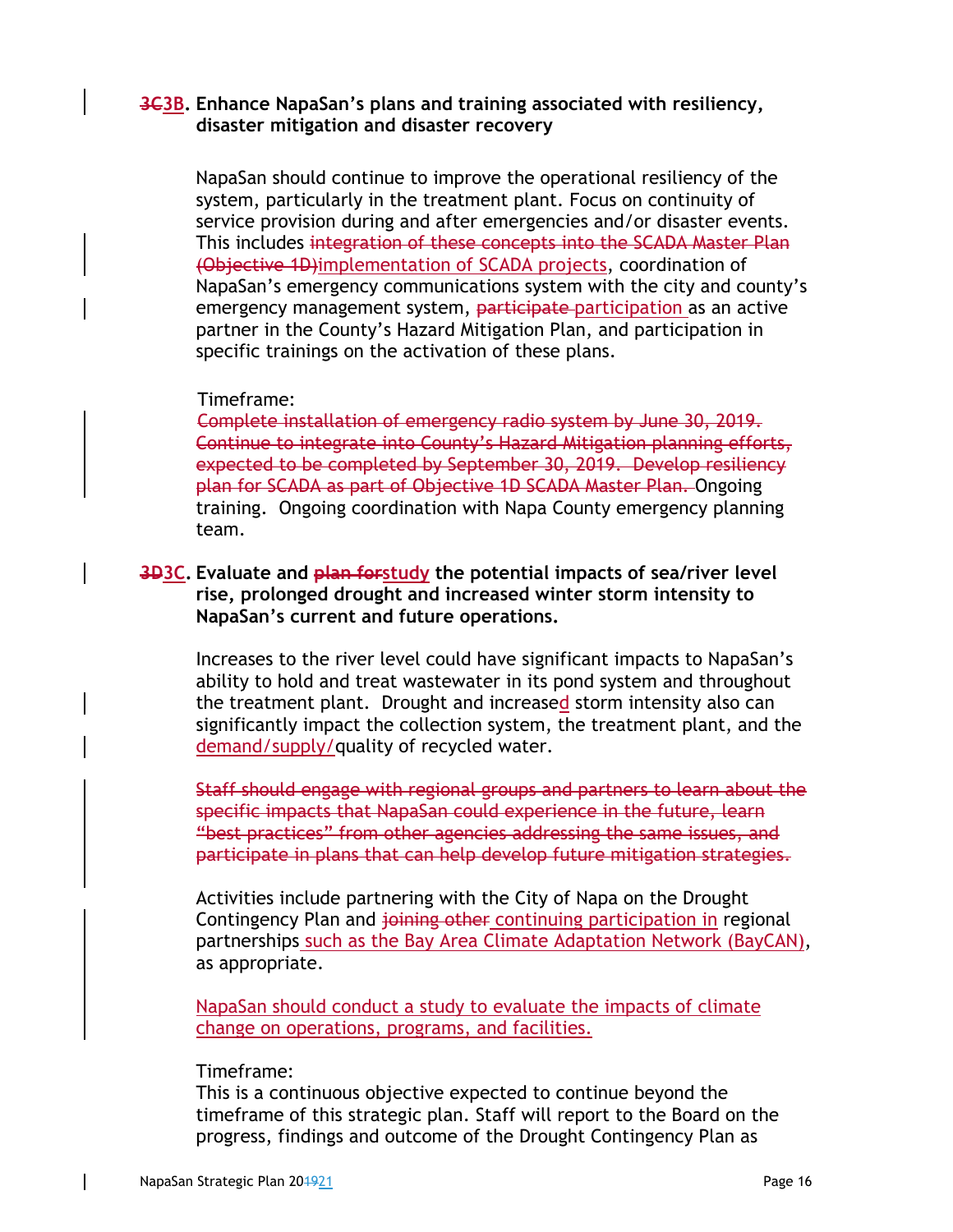appropriate. Join and begin participating in a regional consortium of local governments focused on Bay Area climate change impacts by September 30, 2019. Conduct an evaluation of options for access to the NapaSan treatment plant during flow/high river flow events by December 2021. Evaluate the need for a study to evaluate the river levees near NapaSan and the impacts of river level rise on the levees by December 2022. Staff will report to the Board on the progress, findings and outcome of the Drought Contingency Plan. Prepare a climate change plan by June 30, 2022.

### **3E3D. Continue to study the effects expansion of accepting and treating winery waste through alternative methods.**

NapaSan staff will continue to receive winery waste on a limited basis through alternative methods, such as directly into the day storage tank or digester, to study the impacts to treatment. Successful methods will be evaluated for applicability at a larger scale, while including analysis regarding service costs and the economic market. NapaSan staff will continue to monitor the need to accept winery waste beyond current levels.

### Timeframe:

This is a continuous objective expected to continue beyond the timeframe of this strategic plan. Updates will be provided to the Board as appropriate by October 31 annually on the status of service need, NapaSan's response to the service need, and the response to the service need provided by others.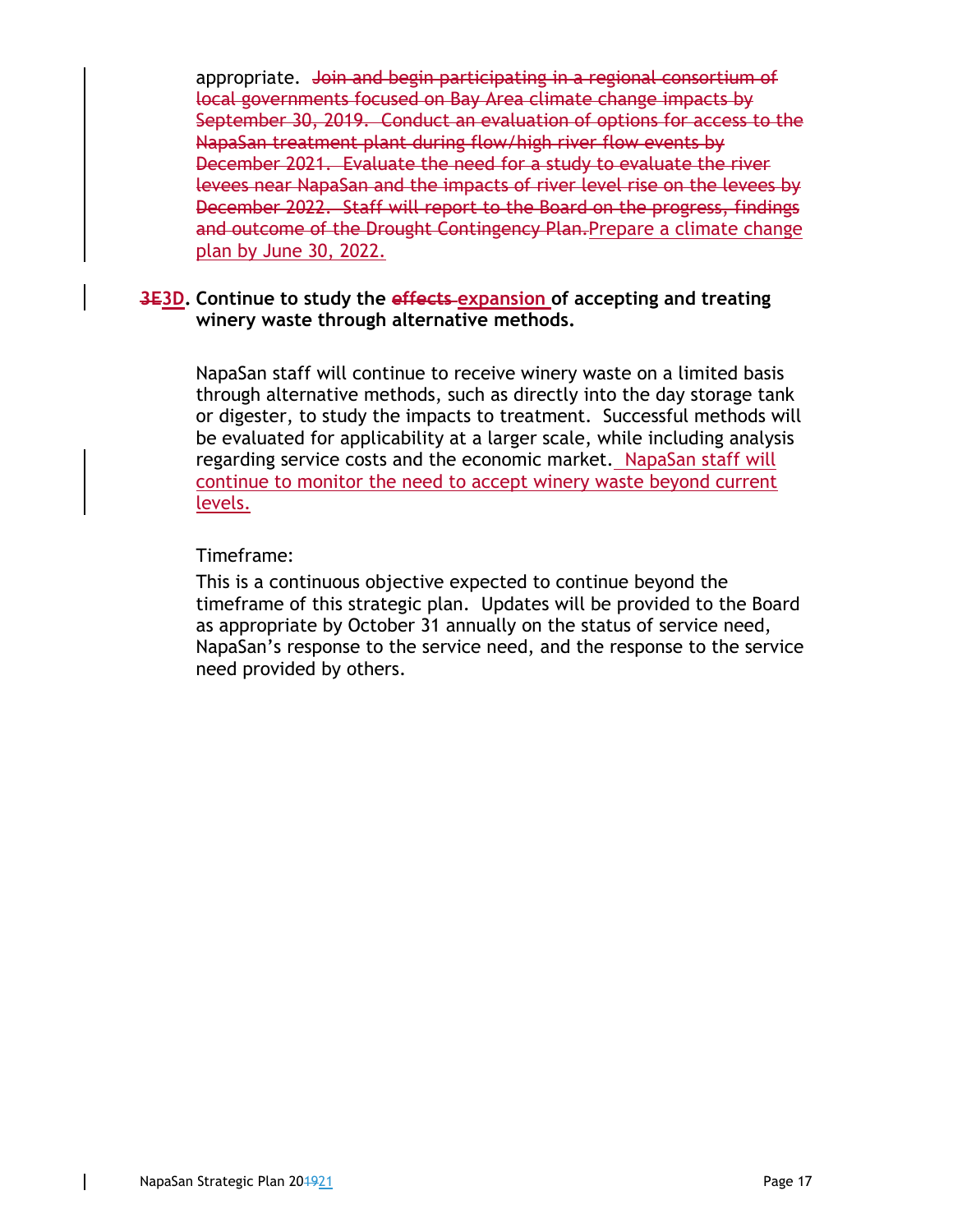## **GOAL FOUR: EMPLOYEE DEVELOPMENT**

*Maintain a dynamic and skilled workforce through employee engagement, professional development and opportunities for advancement* 

The District Board wants to create a positive and respectful working environment that encourages all employees to do the best job possible for the ratepayers of NapaSan.

The District Board established the following key objectives:

## **4A. Promote NapaSan as progressive, professional workplace through engagement and the development and promotion of internships and "in training" programs**

Encourage staff to give presentations at professional organization trainings and conferences, assume leadership positions in professional organizations; form associations to research and develop Best Practices, engage in interagency exchanges of staff or trainings that showcase innovative approaches. Maintain an active role in BAYWORK, offer internship opportunities and scholarships, and promote careers in the water sector at career fairs, direct engagement with local students, during plant tours and at public events.

### Timeframe:

This is a continuous process improvement goal expected to continue beyond the timeframe of this strategic plan. Staff will report to the Board in the Quarterly Reports on activities and accomplishments under this objective.Staff will report annually to the Board by June 30 on the status of scholarships, internships and other activities.

## **4B. Conduct Employee Surveys, as appropriate**

The last employee survey was in Fall 2017. Continue the pattern of surveying employees periodically to ensure we are providing successful work environment so employees can come to work each day and give their personal best. Successful customer services starts with a productive and satisfied workforce.

## Timeframe:

Have periodic discussions with the Board regarding the timing of the surveys, including whether questions should be included, excluded or modified, as appropriateConduct the next employee survey in Fall 2022.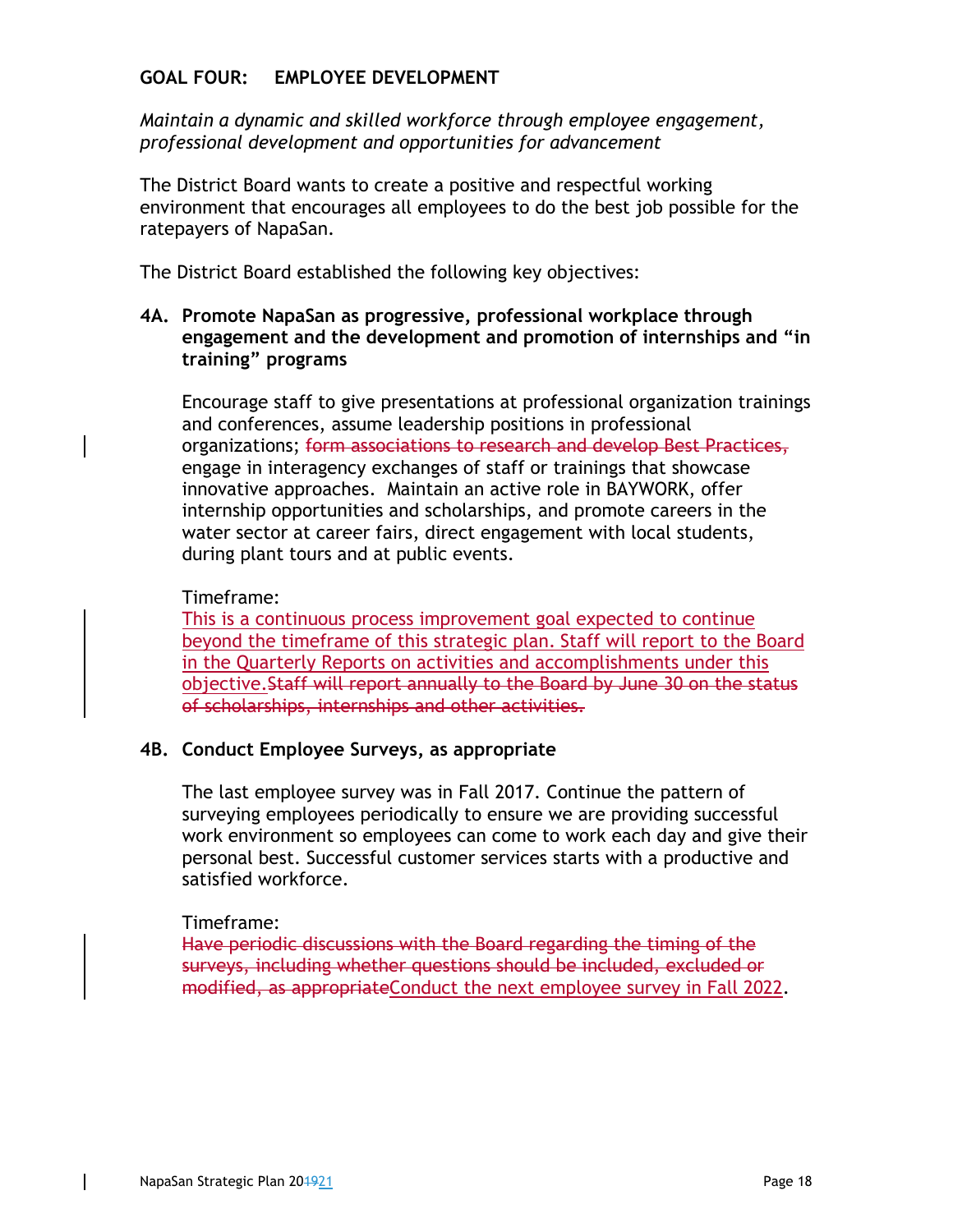## **4C. Prepare for and begin MOU Negotiations of Year-Two Reopener**

The two labor MOUs and one management association agreement for NapaSan will expire on June 30, 2020are scheduled for a year-two reopener.

### Timeframe:

The Board already maintains a contract with a labor relations firm to assist in MOU negotiations and other labor relations activities. It is expected that preparation for negotiations of the year-two reopener will begin in mid-2019early 2022, with new revised MOUs approved by June 30, 20202022. Specific direction will be provided by the Board in closed session.

## **4D. Address succession planning through supervisory/management training and an internal mentorship program**

Develop an appropriate internal management training program to ensure managers/supervisors have the right skills and abilities to lead their team consistent with the core values. Ensure adequate training and opportunities are provided and encouraged for employees to develop the skills and experiences necessary to promote into more responsible positions.

### Timeframe:

Hire a consultant to help develop an ongoing program by conducting a gap analysis and recommending the most effective practices to implement. Report to the Board by June 30, 2020 March 1, 2022 on new practices that have been or will be implemented.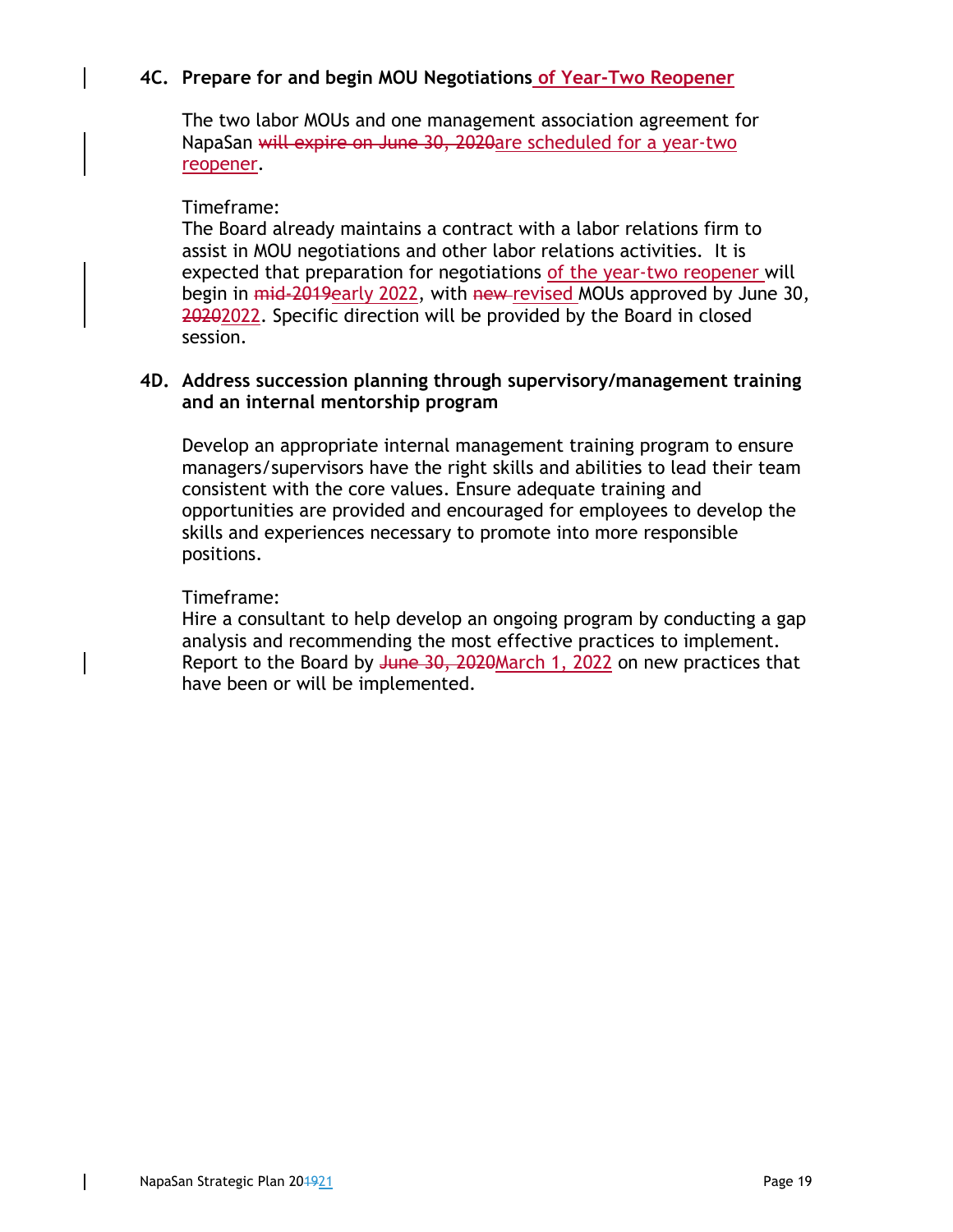## **GOAL FIVE: COMMUNITY OUTREACH AND COMMUNICATION**

*Provide ratepayers with the information they need to understand NapaSan's mission, operations, finances and rate structures.* 

The District Board wants to ensure that NapaSan operates in a transparent manner, communicates the value of NapaSan's services, and serves as a resource to all ratepayers.

The District Board established the following key objectives:

## **5A. Inform and engage the community and stakeholders to increase and promote understanding of NapaSan services, rates, and key messages..**

Continue to communicate NapaSan's key education and organizational messages to increase awareness of NapaSan as an agency and gain support for initiatives, programs, and the mission of NapaSan.

### Timeframe:

Staff will write and submit a quarterly column to the Napa Register highlighting key messages. Staff will send two issues of the pipeline newsletter annually (one in the fall and one in the spring). Staff will plan and host an annual open house (typically in the fall). Staff will plan and host an annual citizen's academy (typically in the fall). Staff will plan and host a 75th Anniversary event in the fall of 2020.

## **5B. Proactively communicating communicate with the public, stakeholders and the press regarding current programs, accomplishments, projects, and news.**

Anticipate issues and news of interest to the public and develop materials, messages, and delivery mechanisms for connecting with the public and stakeholders. Coordinate communications as appropriate with City, County, and other stakeholder groups to maximize outreach efficacy.

#### Timeframe:

This is a continuous objective expected to continue beyond the timeframe of this strategic plan.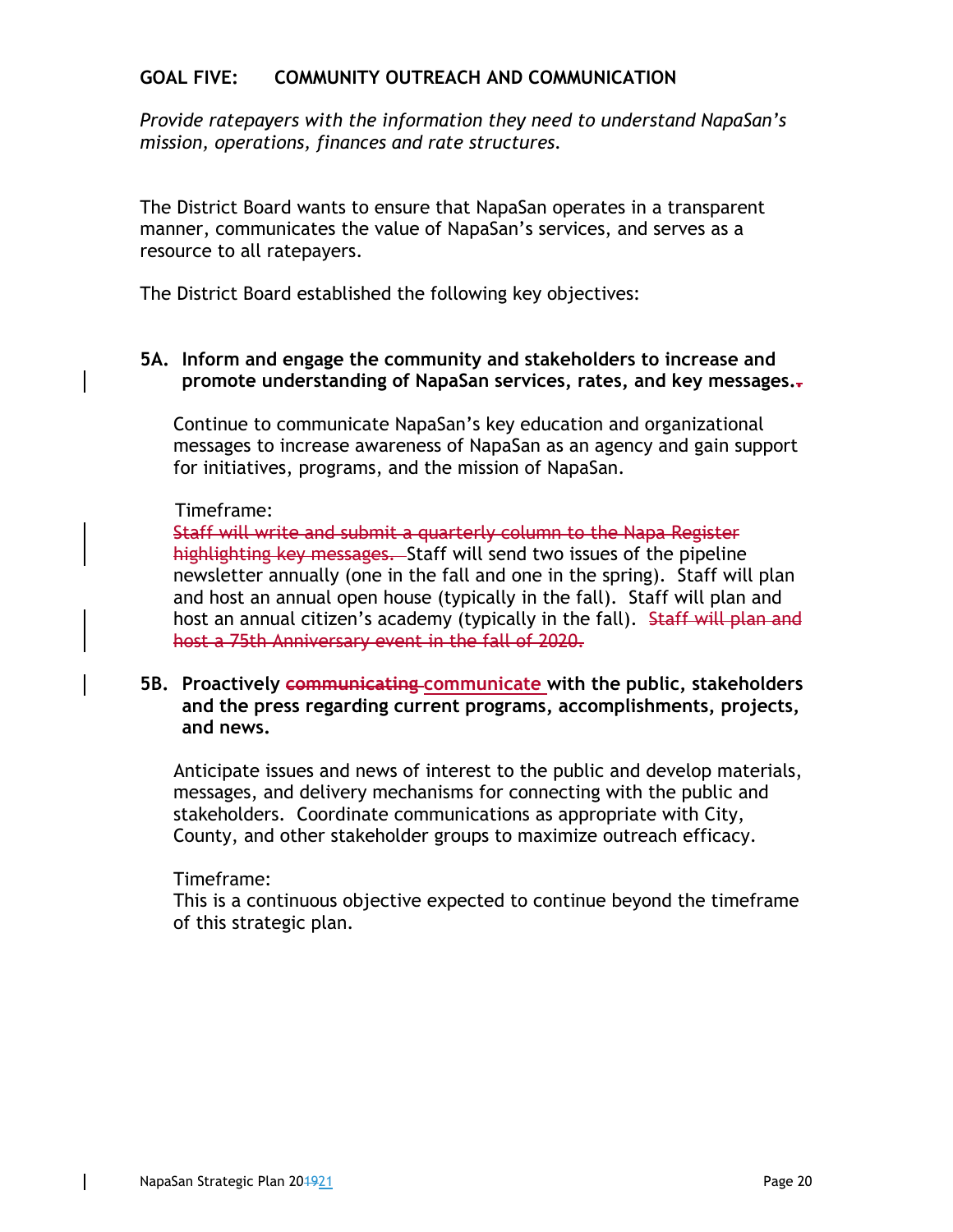## **5C. Collaborate with other local agencies and groups to meet common goals.**

Look for opportunities to work with other local agencies to achieve common goals. Enhance existing communications channels, leverage existing networks, and enhance partnerships with other local agencies, schools, industry organizations, businesses, community groups, and environmental organizations to reach and serve more of the community.

### Timeframe:

Plan, sponsor, and participate in the annual Earth Day event in downtown Napa (typically in April). Aid in planning the Napa County Science Fair annually (typically in May).

## **5D. Build and maintain relationships with community leaders, elected officials and stakeholders.**

Engage local and regional community leaders, elected officials, and stakeholders to aid in the distribution of NapaSan's messaging to the wider community, build participation in key programs and initiatives, and increase overall awareness of NapaSan. Plan regular meetings and tour events for community leaders and officials to learn more about NapaSan as an agency.

Schedule NapaSan Board member tours of the treatment plant and schedule Board member site visits of projects in both the treatment plant and the collection system. Encourage Board member outreach through social media.

## Timeframe:

This is a continuous objective expected to continue beyond the timeframe of this strategic plan. Staff will report to the Board twice annually (in June and November) on community outreach and communication activities and planned future events.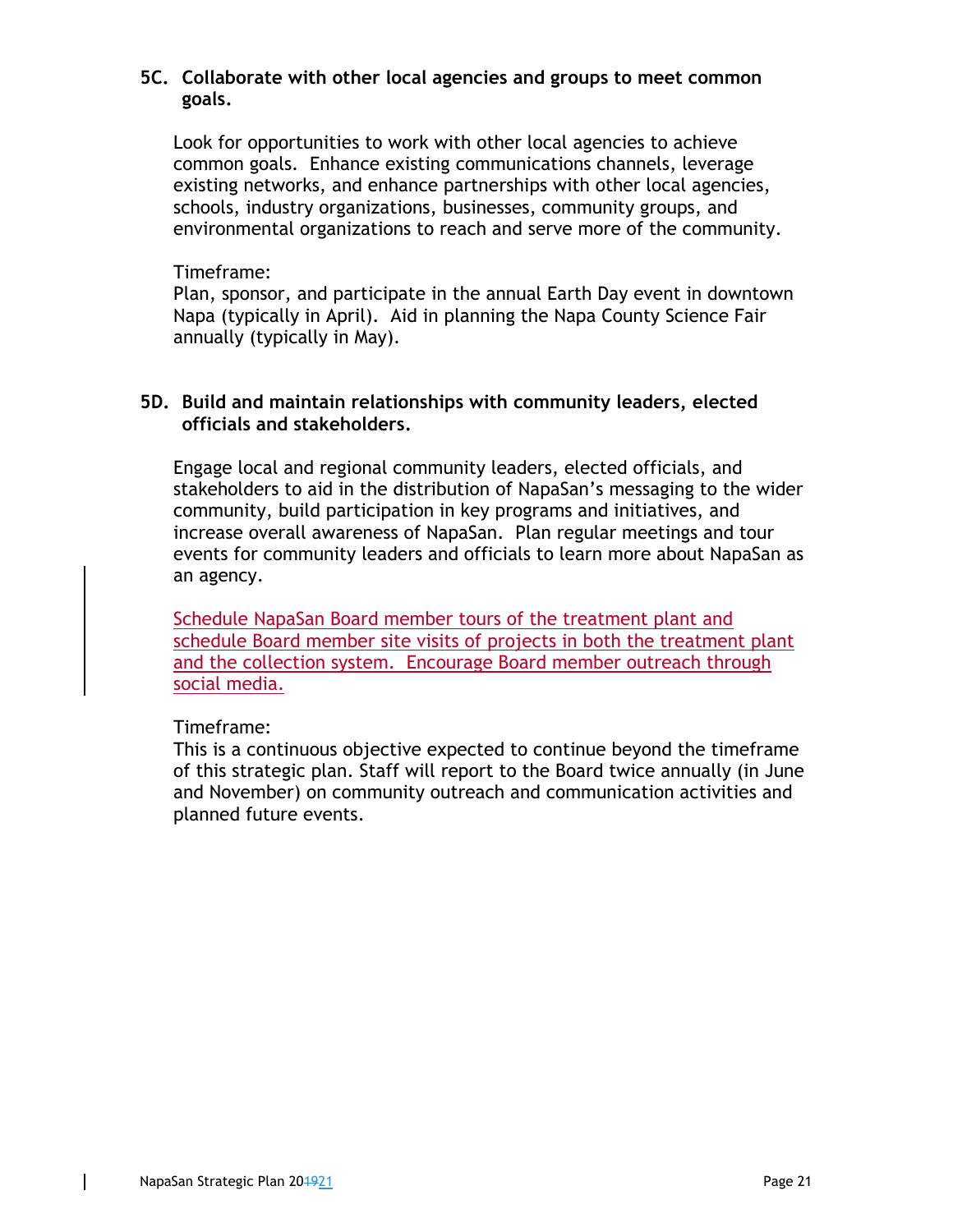## **GOAL SIX: RESOURCE RECOVERY**

*Implement policies and technologies to recover resources from wastewater for beneficial reuse.* 

The District Board wants to recover resources for reuse when economically viable and a market exists for their beneficial reuse. NapaSan must also use the resources available to ensure a reliable energy supply during emergency conditions as well as during normal times.

The District Board established the following key objectives:

### **6A. Evaluate current recycled water allocation policy.**

Determine whether there is a need to change the prioritization, and if there is additional or unused capacity that should be reallocated. Staff will prepare information for the Board to have meaningful conversations and provide direction to staff regarding the end-use of recycled water that may be available now and in the future.

Timeframe:

Evaluate recycled water usage against existing policy and updates will be provided to the Board annually by March 31 of each year.

## **6B. Renew recycled water user agreements.**

NapaSan issues a recycled water user agreement to each recycled water customer that includes requirements for use, reporting, and cost. The recycled water user agreement template and content was approved by the Board in 2014. All agreements are set to expire on in December 2022.

Timeframe:

 Revise recycled water user agreement template and content for Board consideration by June 30, 2022. Reissue recycled water user agreements by December 31, 2022.

#### **6B. Implement capital projects in partnership with local agencies for the distribution of recycled water**

Continue partnership with Napa County and others to install a recycled water truck fill station along Coombsville Road and other projects as appropriate.

#### Timeframe:

Construct recycled water truck fill station by December 31, 2019.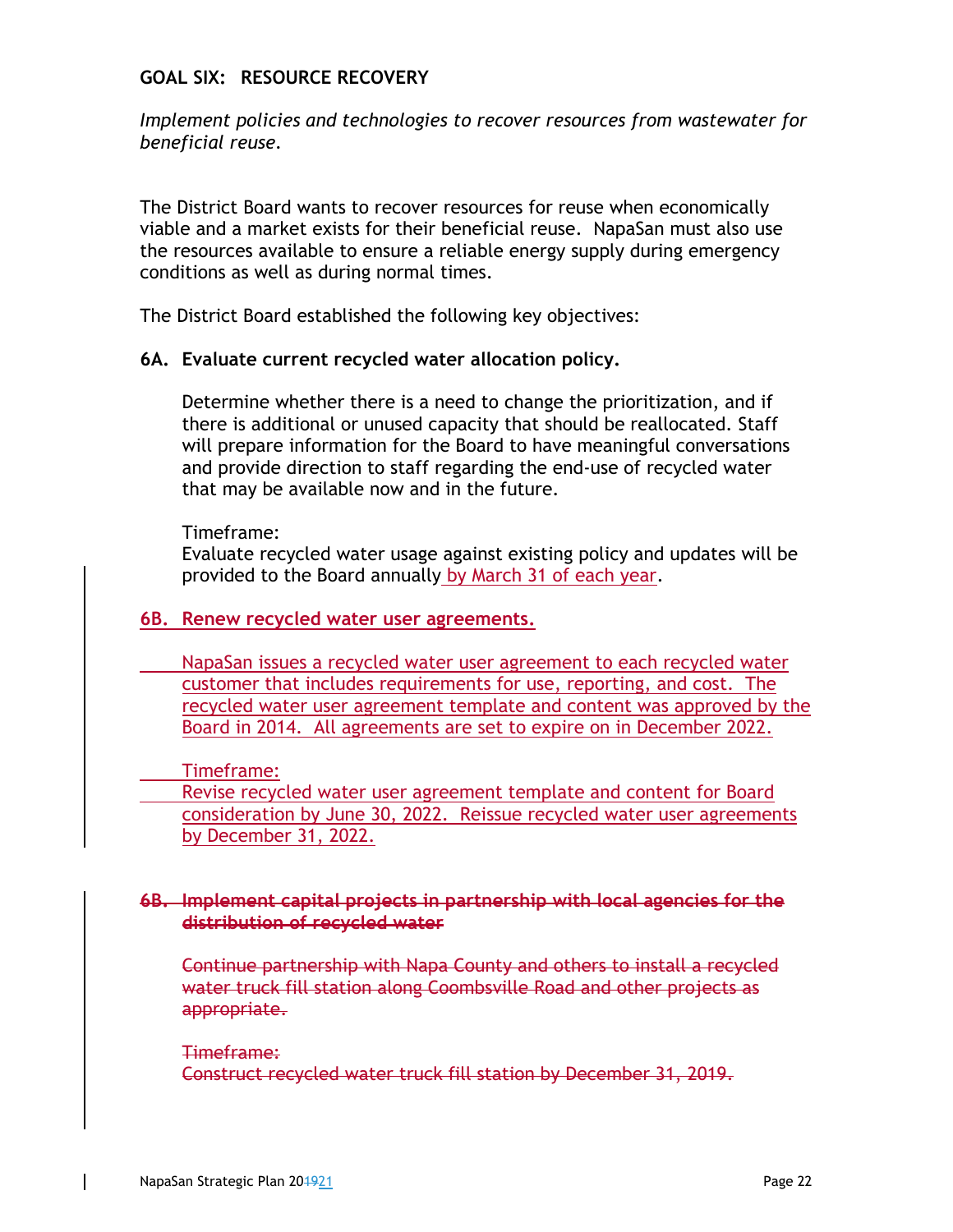#### **6C. Participate with local and regional partners on long-term opportunities for water reuse, including the Phase II project with NBWRA.**

Phase II EIR/EIS study for recycled water projects as part of NBWRA has been adopted by the Board. Staff will plan to implement projects along associated timeline and as grant funding becomes available.Continue participation and coordination with NBWRA, LCWD, MST (Napa County), and the Drought Contingency Plan agencies to plan for recycled water use expansion.

### Timeframe:

This is a continuous process improvement goal expected to continue beyond the timeframe of this strategic plan. Staff will report to the Board in the Quarterly Reports on activities and accomplishments under this objective.The Record of Decision (ROD) for the EIR/EIS Study is dependent on associated project funding and the review/approval of a federal waiver to EIR/EIS requirements. Staff will update the Board as appropriate regarding the ROD and waiver approvals, and on the success of grant applications.

**6D. Develop a partnership with cities of Napa and American Canyon, if possible, to complete a preliminary feasibility study for developing a "purified water" potable reuse program.** 

NapaSan staff will engage with staff fromcontinue to coordinate with Cities of Napa and American Canyon to determine if there is interest inon the Drought Contingency Plans which includes exploring "purified water" potable reuse options.

Evaluate public communication and outreach options for a future potential potable reuse project.

## Timeframe:

Outreach to cities on exploring this concept by December 31, 2019. Develop next steps of engagement if there is mutual interest.Ongoing. Staff to provide periodic updates to the Board.

## **6E. Evaluate energy self-generation with the primary goal of decreasing overall energy costs and reliance on the energy grid, and recommend policy options for consideration.**

Chemistry and energy are the largest "consumables" in the operating budget, making up about 31.4% of the total Services and Supplies budget and 12.3.% of the overall operating budget. Evaluate and recommend ways to reduce energy and chemistry consumption.

Explore the expansion of the FOGhigh-strength waste receiving and the internal combustion combined heat and power (Cogen) system, linear electromagnetic induction, fuel cell, expanded solar, or other ideas to increase NapaSan's generation of electrical power, as long as there is both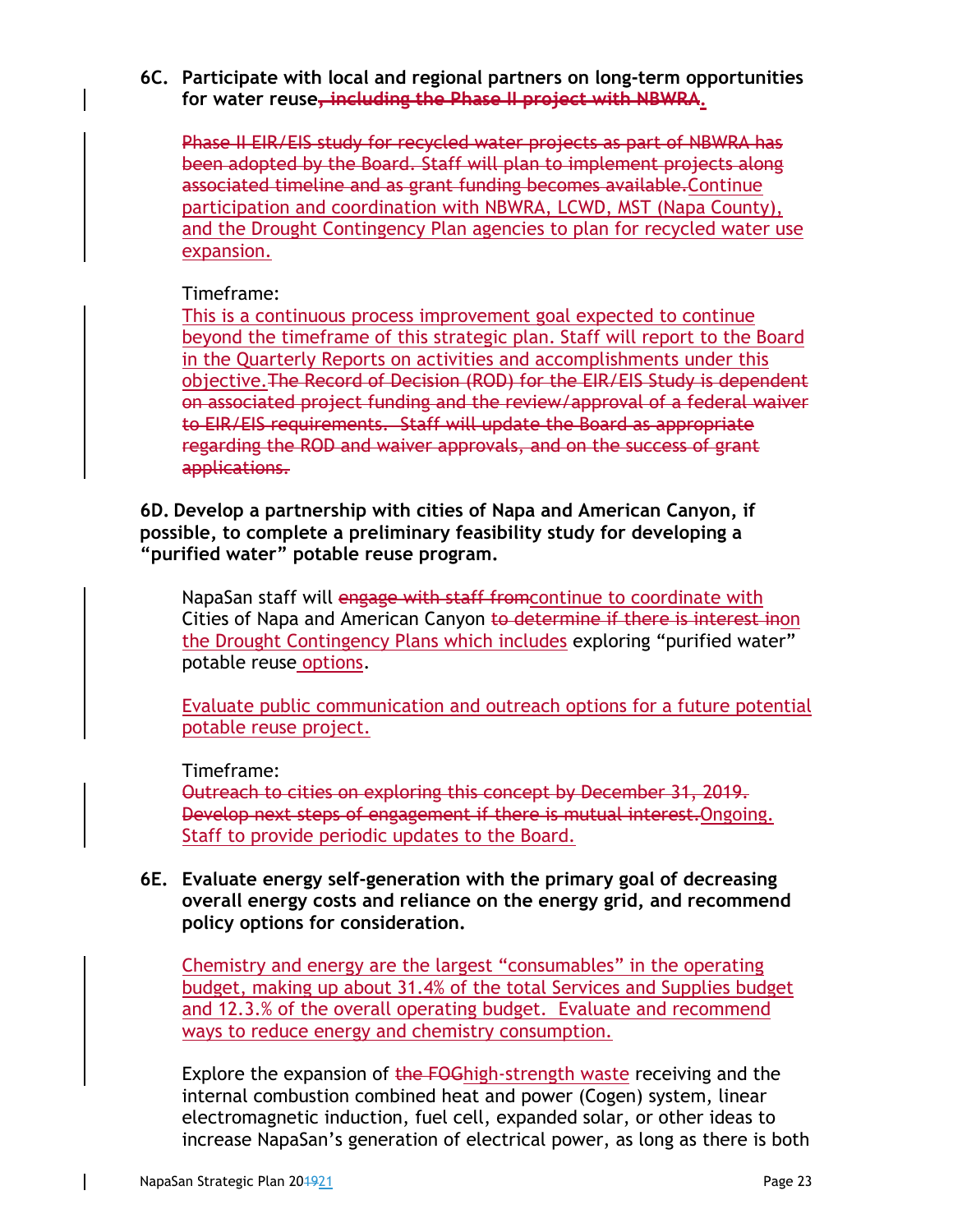immediate and long-term cost savings. Energy projects will be studied as part of the Treatment Plant Master Plan (Goal 1D).

#### Timeframe:

Initial framework of alternatives will be providedStaff will provide an update to the Board for consideration by June 30, 2020September 30, 2022.

#### **6F. Improve recycled water quality to increase appeal and acceptability of recycled water to current and future users.**

All of NapaSan's recycled water is treated to meet the highest recycled water tertiary treatment water quality standards in Title 22. However, those standards allow for chloride levels that could be detrimental to sensitive grape species. NapaSan has been working to reduce the amount of chlorides in recycled water through the reduction of salt water  $| \mathbf{a} |$ into sewer pipes and through altered water treatment management. Staff will continue to emphasize salt water  $I \oplus I$  projects, management practices, and pollution prevention efforts to reduce chlorides to acceptable levels.

Staff may partner in a pilot study for ultrafiltration/reverse osmosis to determine whether these technologies can cost effectively improve water quality.

#### Timeframe:

Complete the rehabilitation of the 66-inch trunk main from Kaiser Road to IPS and evaluate the impacts on chlorides by December 31, 2021April 30, 2022. Report regularly on chloride testing results through weekly website updates during the irrigation season and periodic reports to the Board.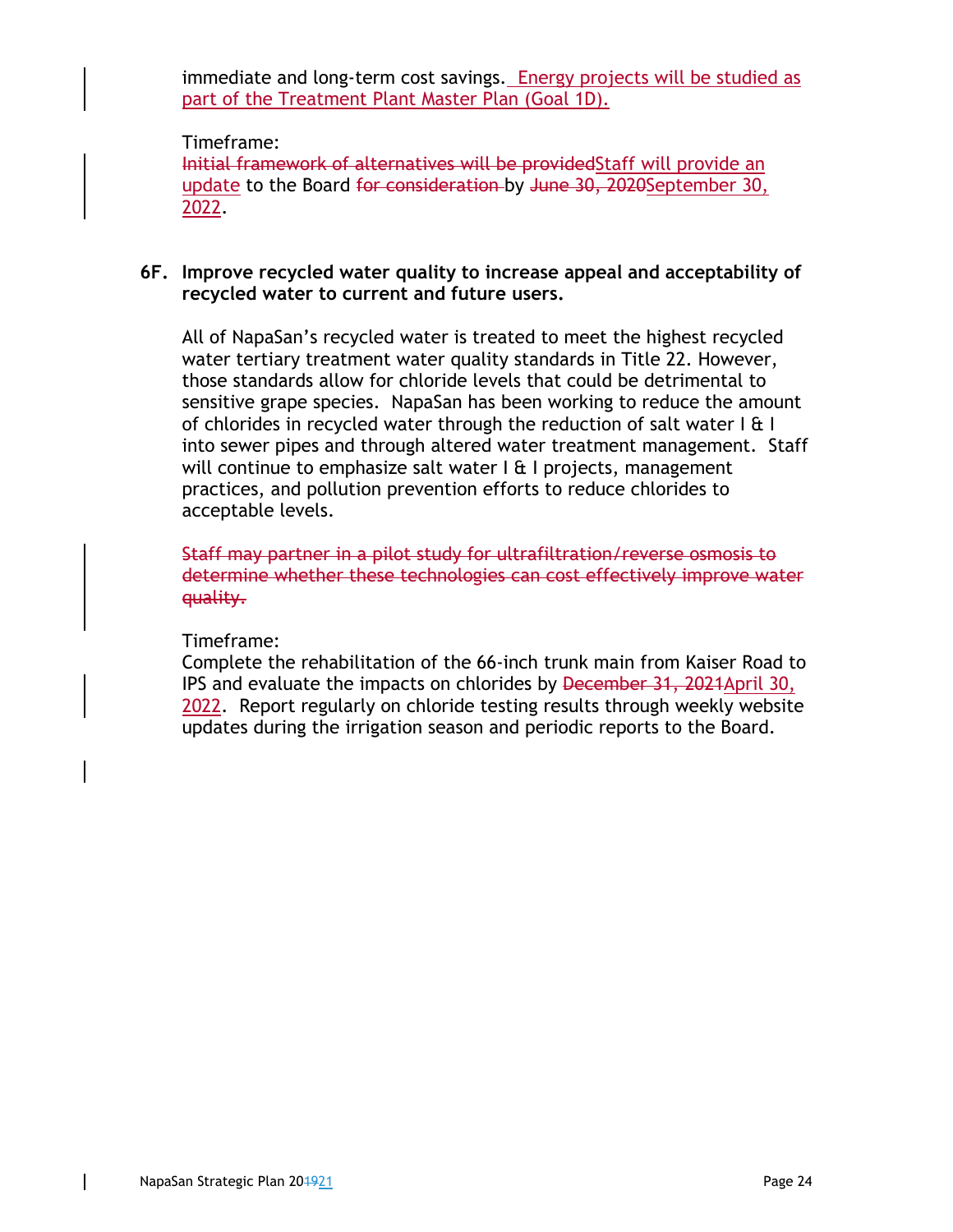## **GOAL SEVEN: REGULATORY COMPLIANCE**

*Implement policies, best practices and capital investments to ensure compliance with all federal, state and local regulatory requirements.* 

The District Board wants NapaSan the District-to comply with all existing and future regulatory requirements. This includes its NPDES permit, SWRCB and RWQCB general orders, BAAQMD permits, Cal/OSHA standards, and other federal, state and local laws.

The District Board established the following key objectives:

### **7A. Negotiate a new National Pollutant Discharge Elimination System (NPDES) permit with the Regional Water Quality Control Board (RWQCB)**

NapaSan must renew its NPDES every 5 years. The current permit expires in August 2021.

### Timeframe:

Submit required application materials toNew NPDES Permit is expected to be issued by the RWQCB in late-fall 20202021, in advance of the August 2021 expiration of the current permit. Staff will provide a report to the Board by February 28, 2022 on details of the new NPDES Permit.

## **7B. Stay current on proposed state and federal legislation that could positively or negatively impact NapaSan's current or future operations.**

NapaSan staff should actively engage with federal, state and regional associations to remain aware of potential changes in the regulatory environment, and respond when appropriate with suggestions to improve regulations. This will be done through active participation in CASA, CSDA, BACWA, CWEA, NACWA, WateReuse, and other appropriate organizations.

## Timeframe:

Ongoing. General Manager or Legal Counsel will periodically update the Board on pending legislation and regulations that could impact NapaSan.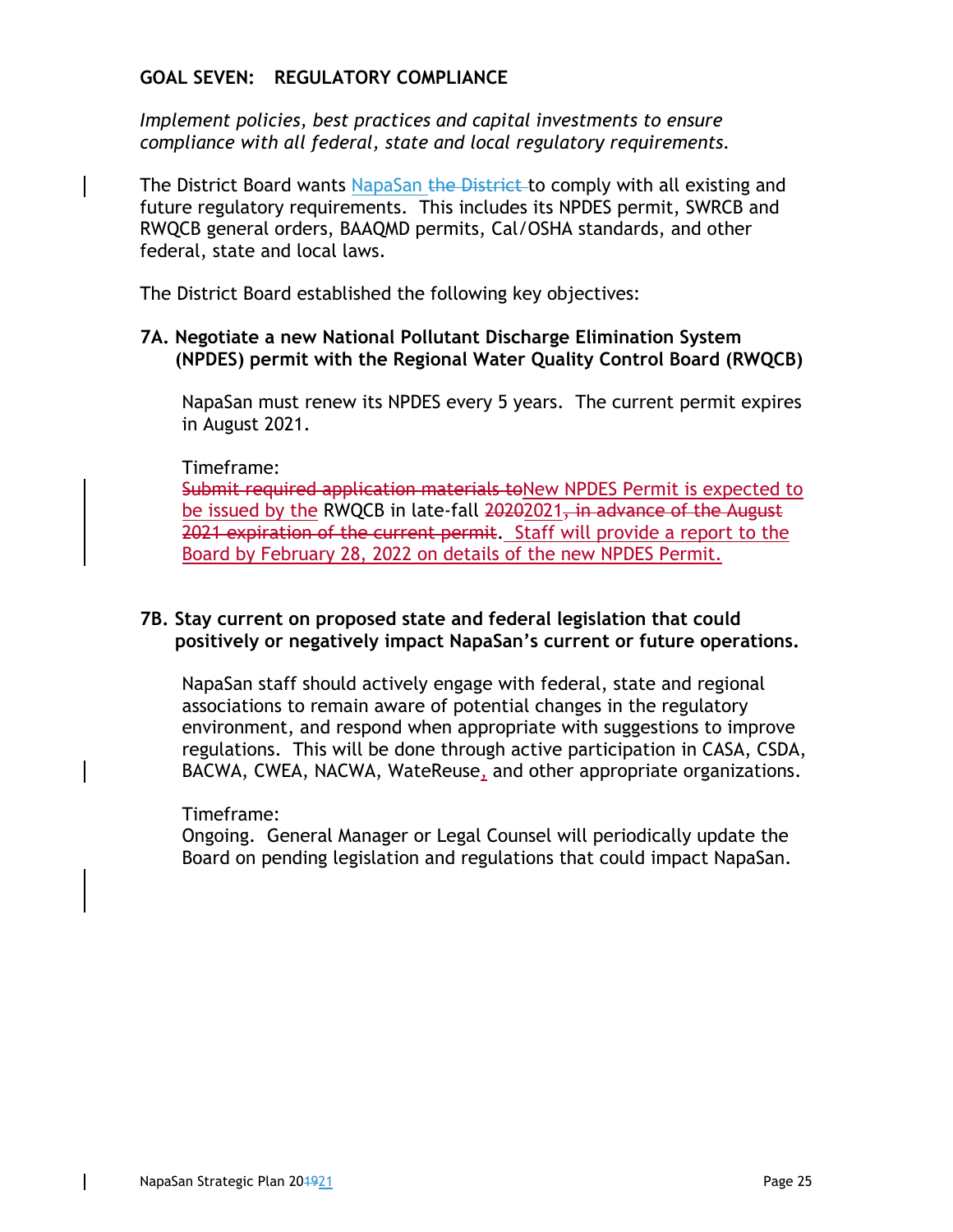## **7C. Continue compliance with permits and reporting requirements.**

NapaSan holds permits to operate from the Regional Water Quality Control Board (NPDES permit), the Bay Area Air Quality Management District (BAAQMD), and the Environmental Lab Accreditation Program (ELAP). Additionally, NapaSan must comply with general orders issued by the State of California including the Waste Discharge Requirements for Sanitary Sewer Systems (SSS-WDR) and the Waste Discharge Requirements for Recycled Water Use.

Staff will continue to comply with permit and reporting requirements.

Timeframe:

Ongoing. General Manager will periodically update the Board as needed.